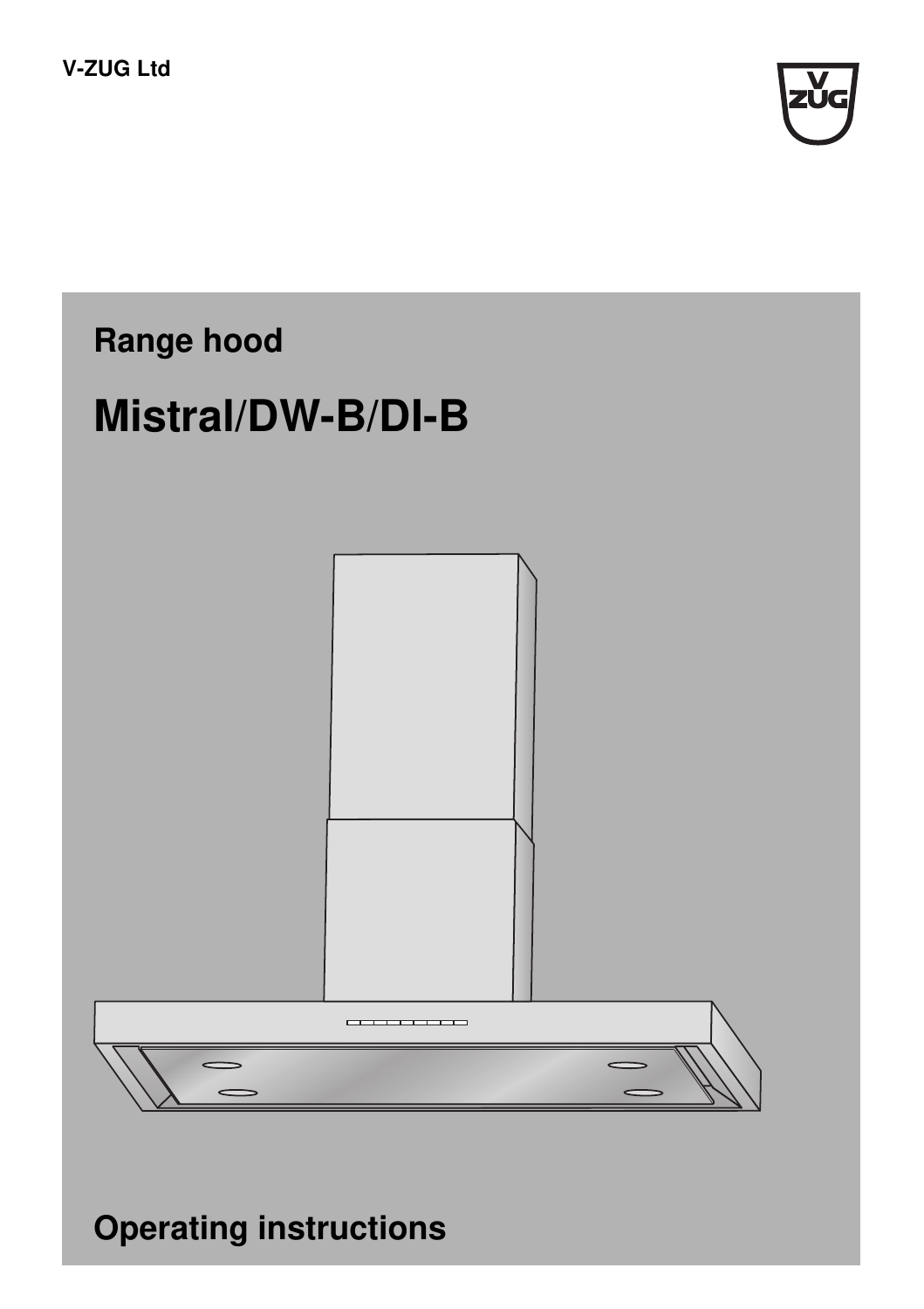Thank you for choosing to buy one of our products. Your appliance is made to high standards and is easy to use. Nevertheless, please take the time to read these operating instructions in order to familiarize yourself with the appliance and get the best use out of it.

#### **Please follow the safety precautions.**

#### **Modifications**

Text, diagrams and data correspond to the technical standard of the appliance at the time these operating instructions went to press. The right to make technical modifications for the purpose of the further development of the appliance is reserved.

### <span id="page-1-1"></span>**Symbols used**



#### **Denotes important safety precautions. Failure to observe said precautions can result in injury or damage to the appliance or fittings!**

- $\blacktriangleright$  Indicates step-by-step instructions.
- Describes how the appliance reacts to the steps taken.
- Indicates a list.



Denotes useful tips for the user.

### <span id="page-1-3"></span>**Validity**

The model number corresponds to the first 3 digits on the identification plate. These operating instructions apply to the models:

<span id="page-1-2"></span><span id="page-1-0"></span>

| <b>Type</b> | Model no. | <b>Type</b> | Model no. | <b>Type</b>   | Model no. |
|-------------|-----------|-------------|-----------|---------------|-----------|
| $DW-M9$     | 991       | $DI-M10$    | 996       | <b>DW-B12</b> | 62008     |
| DW-M12      | 992       | $DI-M12$    | 997       | $DI-B12$      | 63008     |
| DW-B9       | 993       | $DI-B10$    | 816       |               |           |
| DW-B14      | 994       | $DI-B14$    | 821       |               |           |

Variations depending on the model are noted in the text.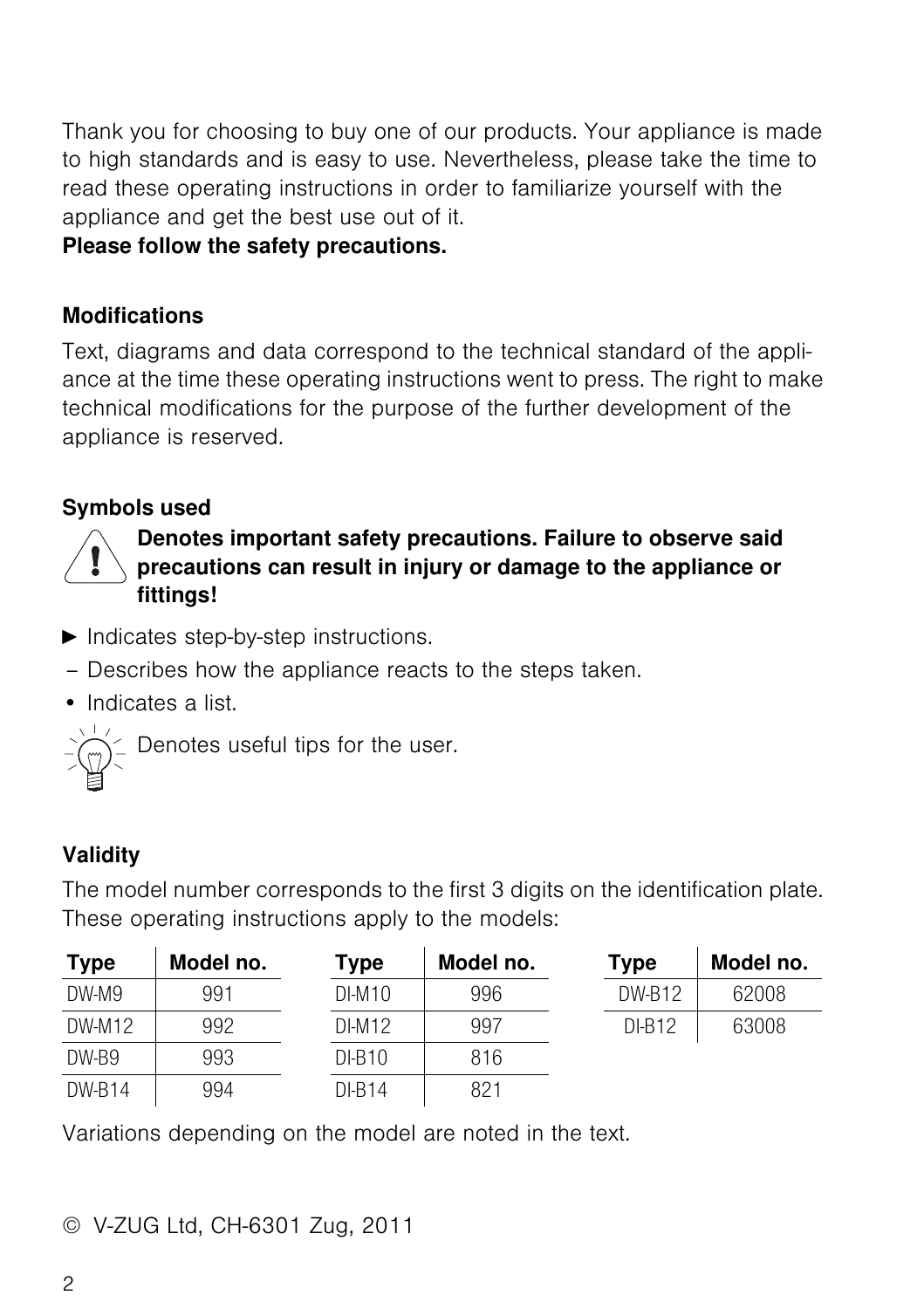# **Contents**

| 1 | Safety precautions<br>1.1<br>1.2<br>1.3<br>1.4<br>Note on use $\dots\dots\dots\dots\dots\dots\dots\dots\dots\dots\dots\dots\dots\dots\dots\dots\dots\dots$ |                                              |  |  |  |  |  |  |
|---|------------------------------------------------------------------------------------------------------------------------------------------------------------|----------------------------------------------|--|--|--|--|--|--|
| 2 | Appliance description<br>2.1<br>2.2<br>2.3<br>2.4<br>2.5                                                                                                   | 8<br>8<br>8<br>9<br>10<br>11                 |  |  |  |  |  |  |
| 3 | Use<br>3.1<br>3.2<br>3.3<br>3.4<br>3.5<br>3.6<br>3.7<br>Saturation indicator for the grease filter                                                         | 12<br>12<br>12<br>12<br>13<br>13<br>14<br>14 |  |  |  |  |  |  |
| 4 | Care and maintenance<br>4.1<br>4.2<br>Cleaning and replacing the long-life activated charcoal filter<br>4.3<br>4.4                                         | 15<br>15<br>16<br>17<br>18                   |  |  |  |  |  |  |
| 5 | Trouble-shooting<br>5.1                                                                                                                                    | 19<br>19                                     |  |  |  |  |  |  |
| 6 | 21<br>Accessories and spare parts                                                                                                                          |                                              |  |  |  |  |  |  |
| 7 | <b>Technical data</b><br>22                                                                                                                                |                                              |  |  |  |  |  |  |
| 8 | Disposal<br>23                                                                                                                                             |                                              |  |  |  |  |  |  |
| 9 | <b>Notes</b>                                                                                                                                               | 24                                           |  |  |  |  |  |  |
|   | 10 Index                                                                                                                                                   | 25                                           |  |  |  |  |  |  |
|   | 11 Repair service                                                                                                                                          | 27                                           |  |  |  |  |  |  |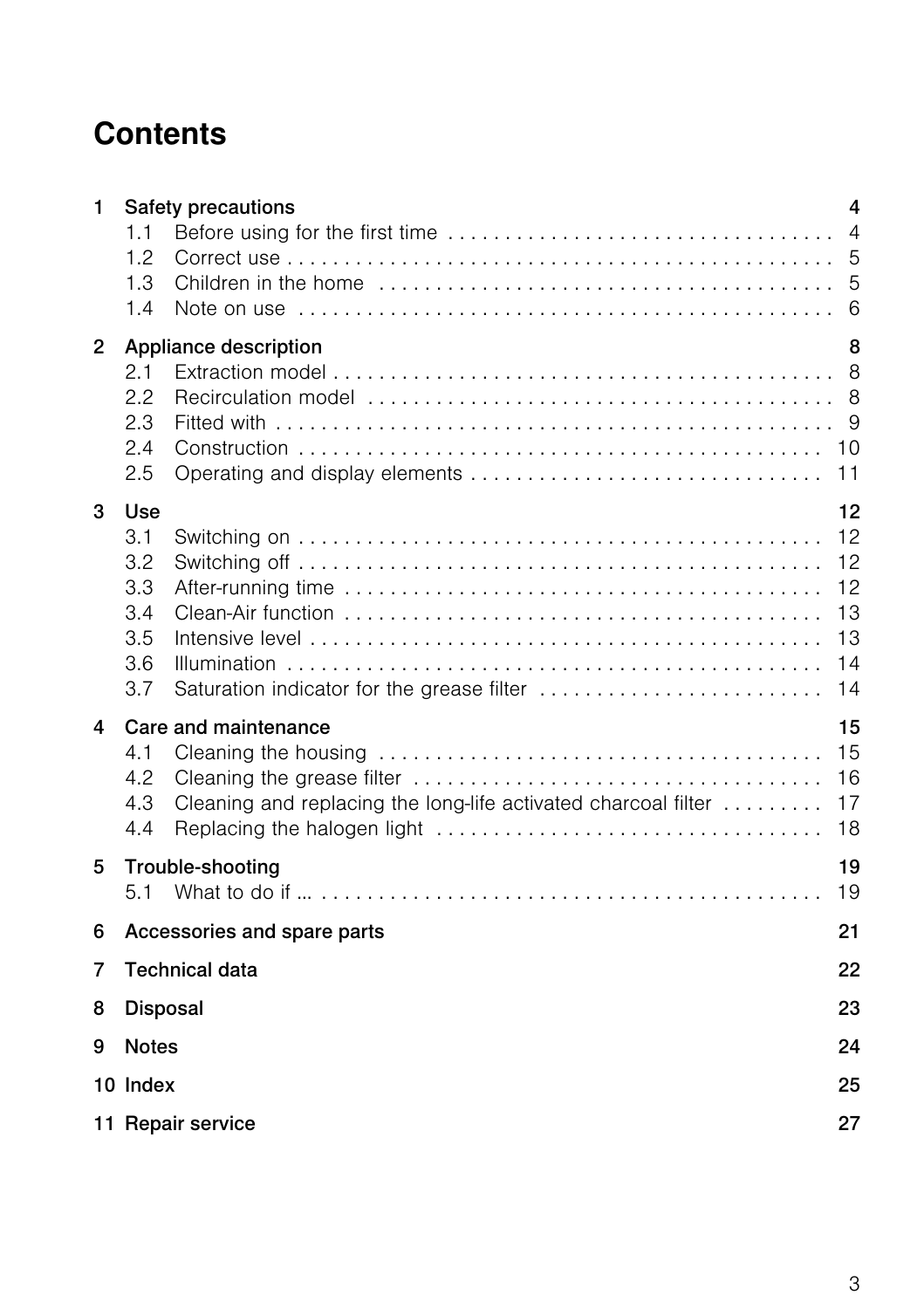# <span id="page-3-0"></span>**1 Safety precautions**



**The appliance corresponds to recognised technology standards and the relevant safety regulations. Proper use of the appliance is however essential to avoid damage and accidents. Please therefore follow the precautions given in these operating instructions.**

In accordance with the requirements of IEC 60335-1:

• This appliance is not intended for use by persons (including children) with reduced physical, sensory or mental capabilities, or lack of experience and knowledge, unless supervised or unless they have been given instruction concerning the use of the appliance by a person responsible for their safety.

## <span id="page-3-2"></span><span id="page-3-1"></span>**1.1 Before using for the first time**

- The appliance must be installed and connected up to the electricity supply in accordance with the separate installation instructions. The necessary work should be done by a qualified fitter or electrician.
- Dispose of the packaging material in accordance with local regulations.
- Ensure the grease filters are properly installed.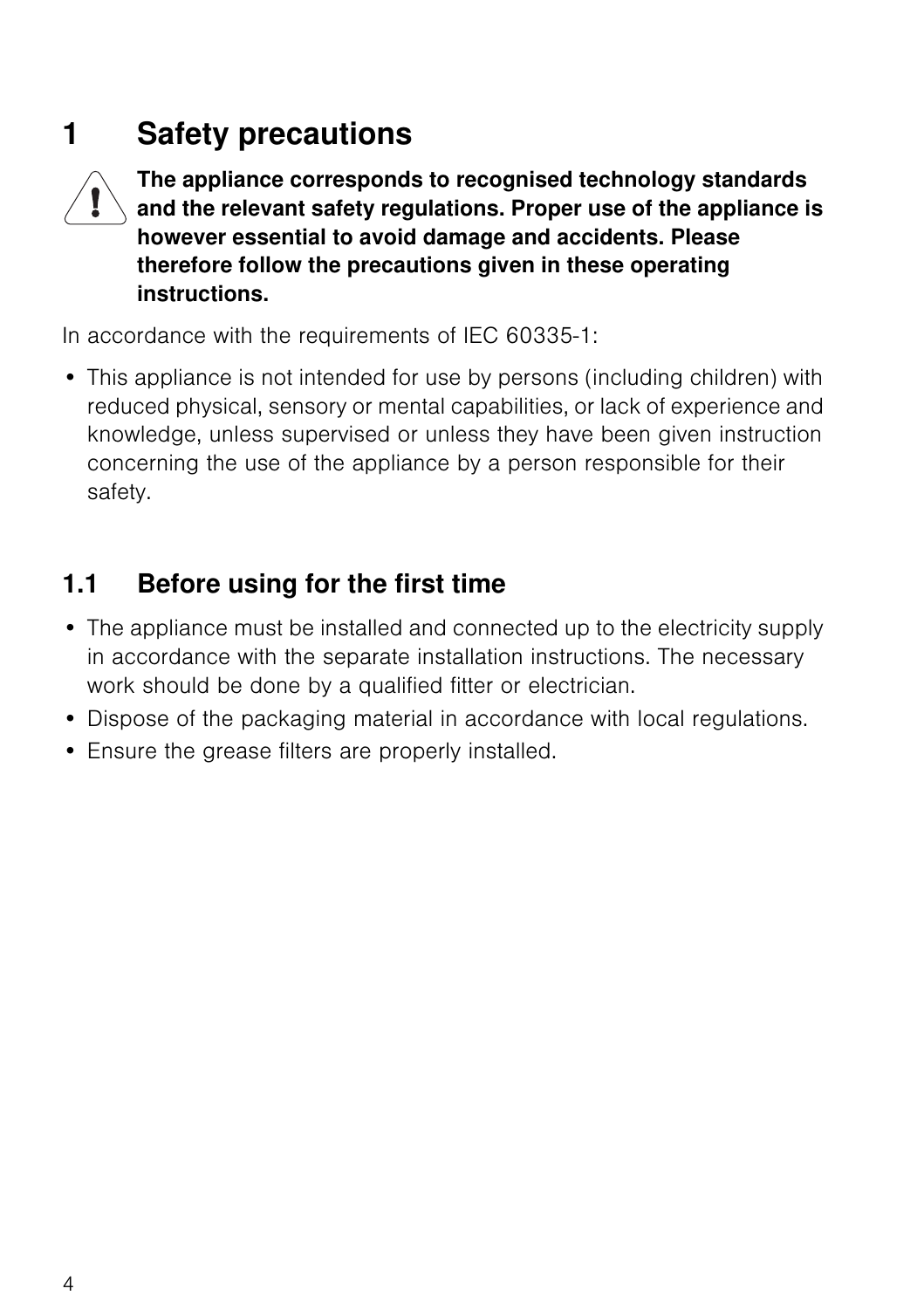## <span id="page-4-3"></span><span id="page-4-0"></span>**1.2 Correct use**

- The appliance is designed for use in the home for extracting cooking fumes and smells from above the cooking surface.
- Any repairs, modifications or manipulations to the appliance, especially any electrically live parts, should only be carried out by the manufacturer, its Customer Services or similarly qualified persons. Repairs if carried out incorrectly may cause serious injury, damage to the appliance and fittings, as well as affect the functioning of the appliance. If the appliance is not working properly or in case of a repair order, follow the instructions given in the REPAIR SERVICE section. Please contact our Customer Services if necessary.
- Use original spare parts only.
- Retain these operating instructions for future reference. If you sell or pass the appliance on to a third party, please ensure these operating instructions, together with the installation instructions, accompany the appliance. In this way, the new owner can inform themselves about how to use the appliance correctly and read the pertinent safety precautions.

## <span id="page-4-2"></span><span id="page-4-1"></span>**1.3 Children in the home**

- Packaging material e.g. plastic and polystyrene can be dangerous for children. Danger of suffocation! Please keep packaging material away from children.
- The appliance is designed for use by adults who are familiar with these operating instructions. Children are often unable to recognise the danger of electrical appliances. Ensure proper supervision and do not allow children to play with the appliance – there is a danger that children could hurt themselves.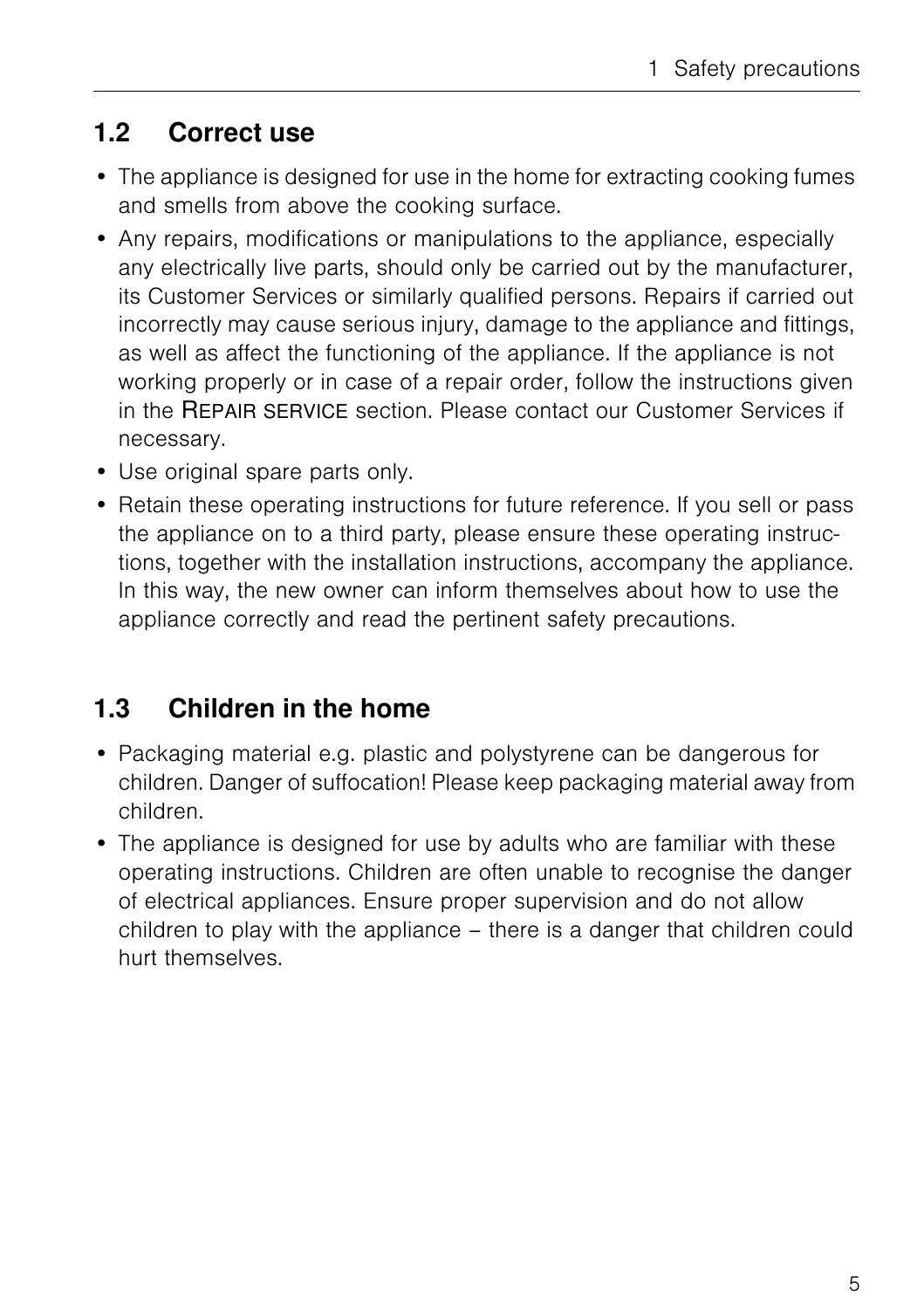### <span id="page-5-1"></span><span id="page-5-0"></span>**1.4 Note on use**

- If the appliance is visibly damaged, do not use it. Contact our Customer Services.
- If the appliance is not operating properly, disconnect it from the electricity supply immediately.
- If the mains cable of the appliance is damaged, it must be replaced by Customer Services in order to avoid hazard.
- Caution: Accessible parts may become hot when used with cooking appliances.
- Do not flambé food underneath the hood as the grease filters if laden with grease could catch fire.
- If frying on the cooking surface, do not leave the frying appliance unattended. The cooking oil in the frying appliance could overheat and catch fire. Constantly monitor the temperature of the cooking oil, keeping it below the temperature at which it can catch fire. Change the cooking oil regularly – dirty oil catches fire more easily than clean oil.
- Clean the filters regularly. Failure to do so can increase the fire hazard due to the build-up of grease in the grease filter.
- Do not operate the individual cooking zones of the cooking surface without a pan on them or with an empty pan on them so as to avoid damaging the appliance or the kitchen fittings through a build-up of heat. Avoid open fires with oil, gas, wood and coal fired cookers.
- Ensure there is adequate ventilation when the extraction fan is on so as to avoid creating a disturbing underpressure in the kitchen and to achieve optimal air extraction.
- Avoid a cross-current of air, which could blow the cooking vapours over the cooking area.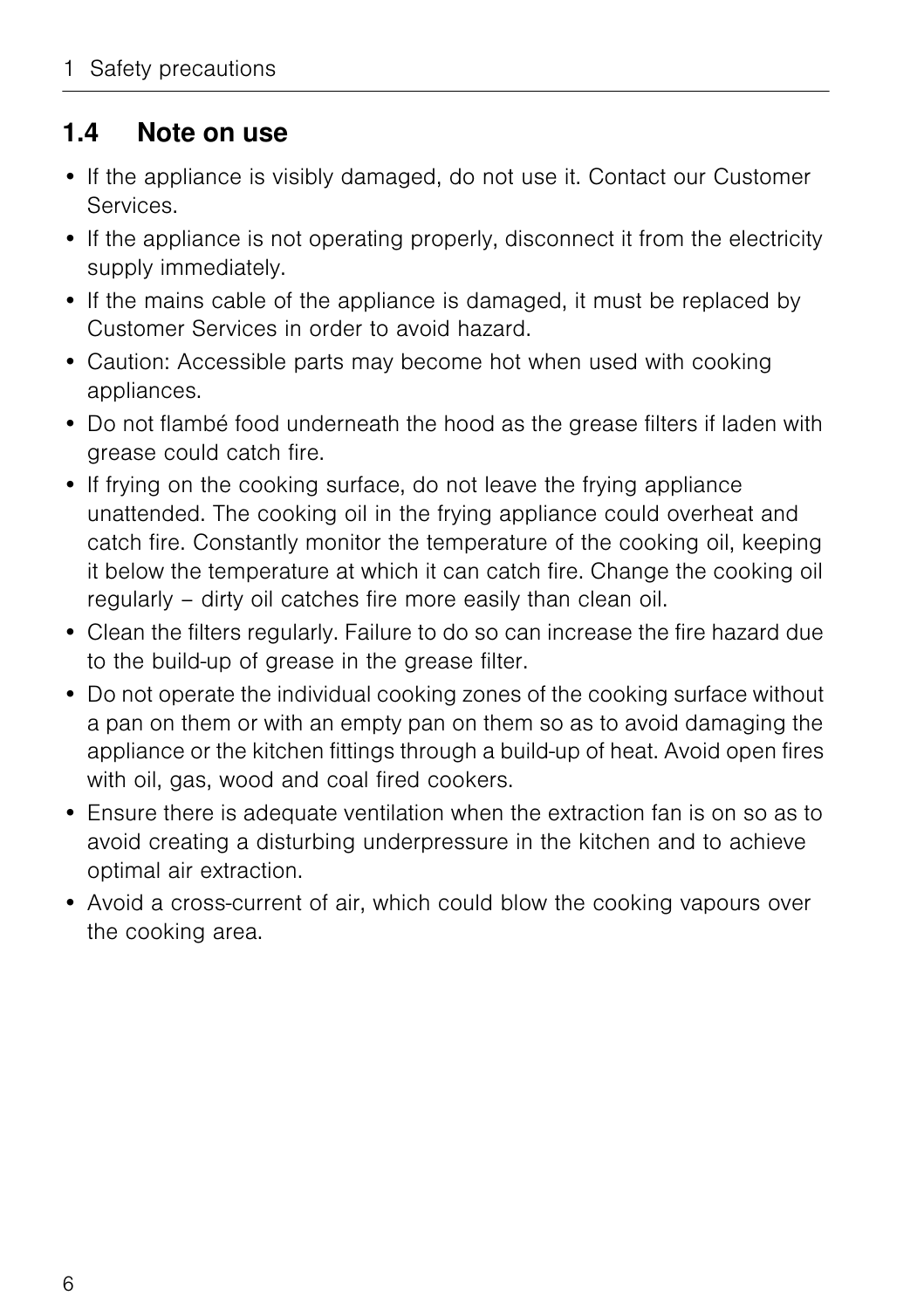- If other appliances fuelled by gas or other fuels are being used at the same time, ensure that there is a sufficient supply of fresh air. This does not apply to air recirculation appliances.
- If other firing systems are being used at the same time (e.g. wood, gas, oil or coal-fired heating appliances), safe operation is only possible providing a room negative pressure of 4 Pa (0.04 mbar) is not exceeded at the location of the appliance. Risk of toxic fumes! An adequate flow of fresh air must be guaranteed e.g. via non-closable openings in doors or windows and in combination with an air-intake/exhaust-air wall box or by other technical means.
- When carrying out maintenance work on the appliance, including replacing the light bulb, cut off the electricity supply to the appliance (remove the screw fuse from the holder or switch the circuit breaker off, or disconnect from the mains supply).
- When cleaning the appliance make sure no water gets inside the appliance. Use a moderately damp cloth. Do not spray the inside or outside of the appliance with water. Do not use a steam cleaner. If water gets inside the appliance, it can cause damage.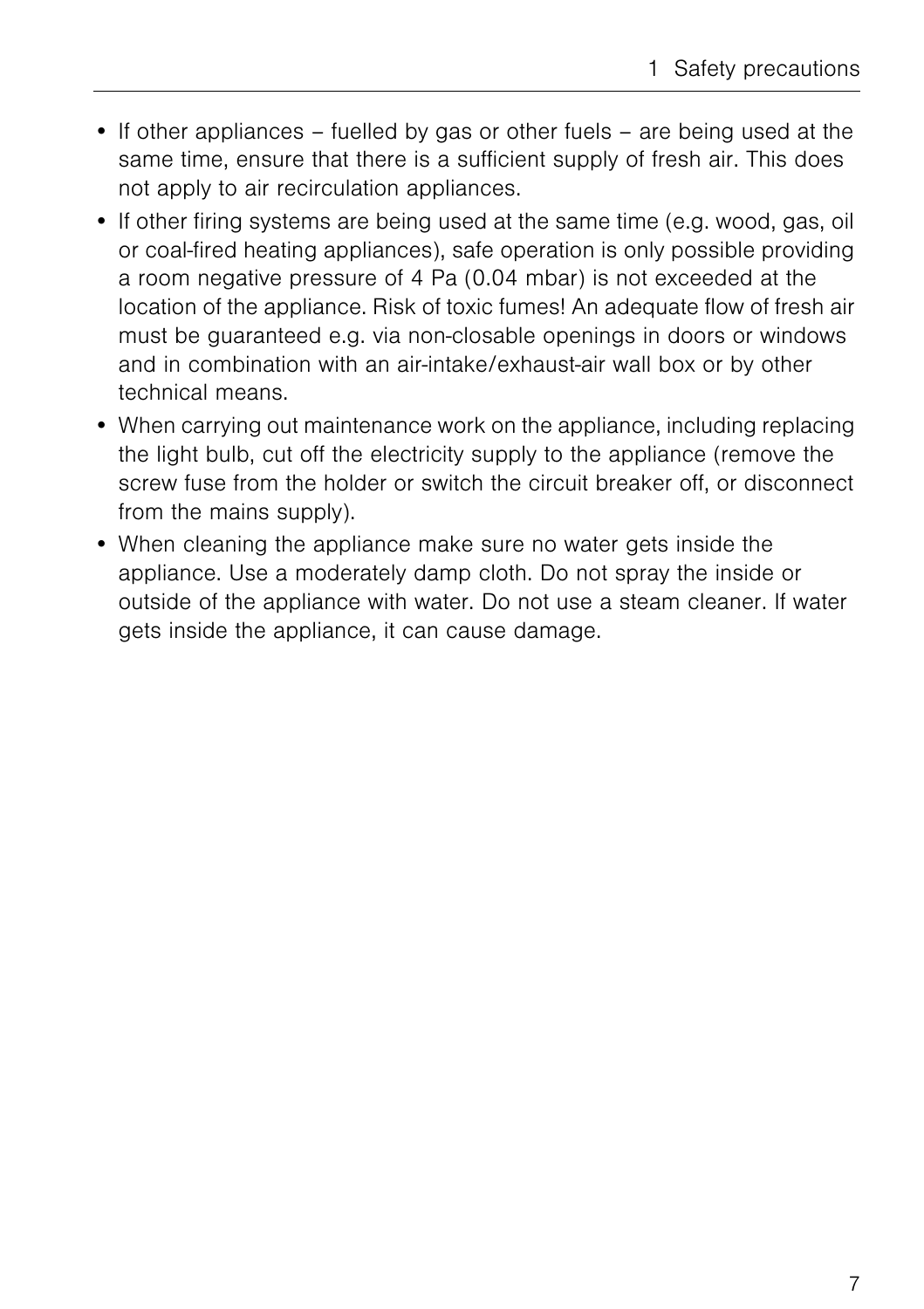# <span id="page-7-4"></span><span id="page-7-0"></span>**2 Appliance description**

The appliance is designed to extract cooking fumes and smells from the cooking area.

This particular model can be used to extract or recirculate air.

## <span id="page-7-5"></span><span id="page-7-1"></span>**2.1 Extraction model**

A fan extracts cooking fumes and smells from above the cooking surface. The metal grease filter cleans the extracted air, which is passed through a connecting pipe fitted with an integrated non-return valve and through the air duct to the outside.



When the appliance is in use, ensure there is a sufficient supply of  $\bar{f}(\mathbb{Z})$  fresh air to replace the air that is being extracted.

# <span id="page-7-6"></span><span id="page-7-2"></span>**2.2 Recirculation model**

<span id="page-7-3"></span>The cooking fumes and smells are filtered over the metal grease filter through an activated charcoal filter and the filtered air is then circulated back into the room through the side openings.



If activated charcoal filters are not supplied with the appliance, these  $\binom{m}{k}$  should be ordered and installed before using the appliance.

Moisture is not taken out of the air.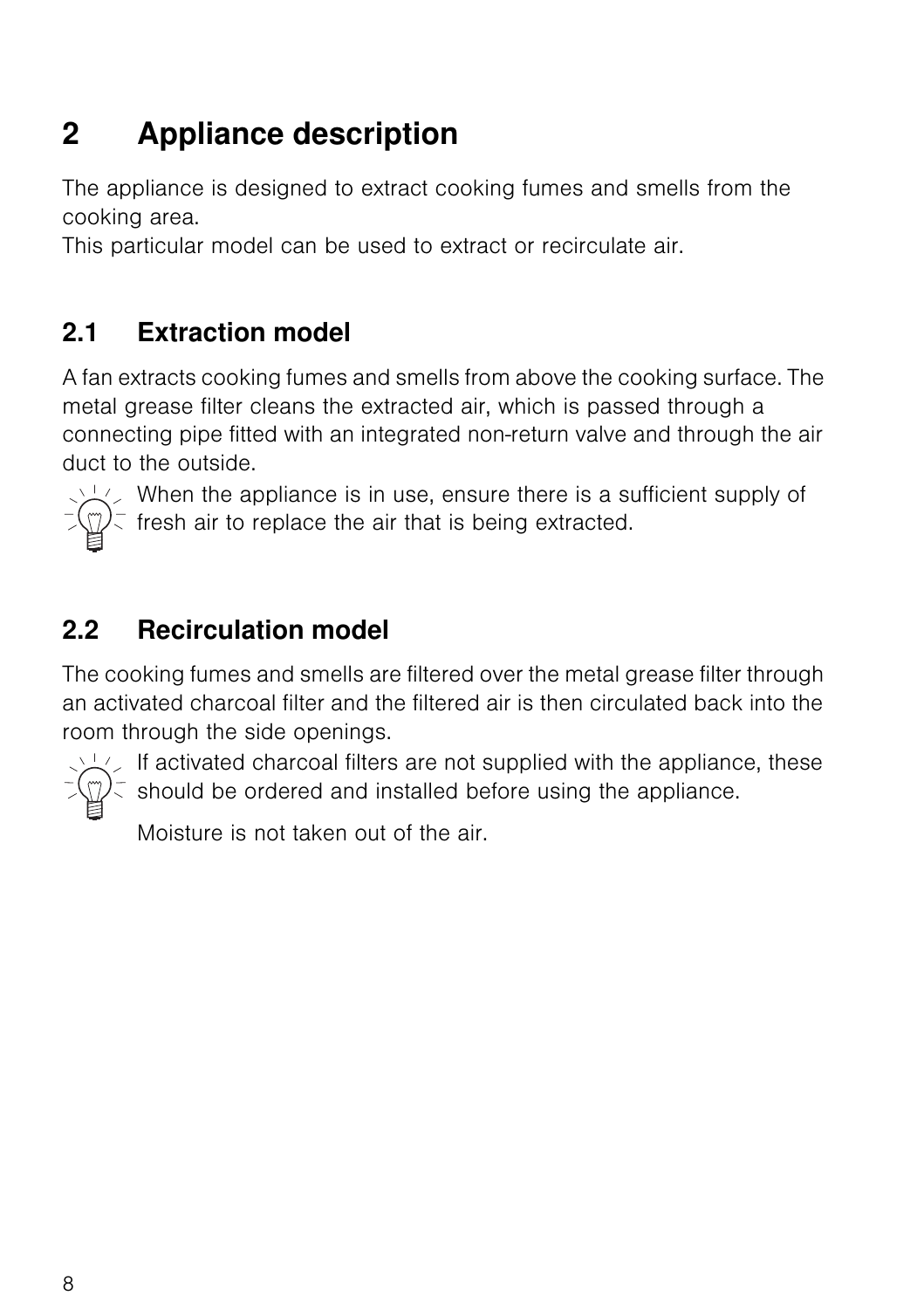## <span id="page-8-1"></span><span id="page-8-0"></span>**2.3 Fitted with**

- 1 extraction fan
- Illumination
- 1 metal grease filter
- 1 long-life activated charcoal filter

The extraction fan has 4 power levels.

- $\vert 1 \vert$  = Low,  $\vert 2 \vert$  = Medium,  $\vert 3 \vert$  = High and  $\vert$  Intensive level.
- Power levels 1–3 can be used for longer periods of operation.
- The intensive level is for shorter bursts of intensive extraction of the cooking fumes and smells, e. g. when searing meat. The intensive level runs for 5 minutes at a time.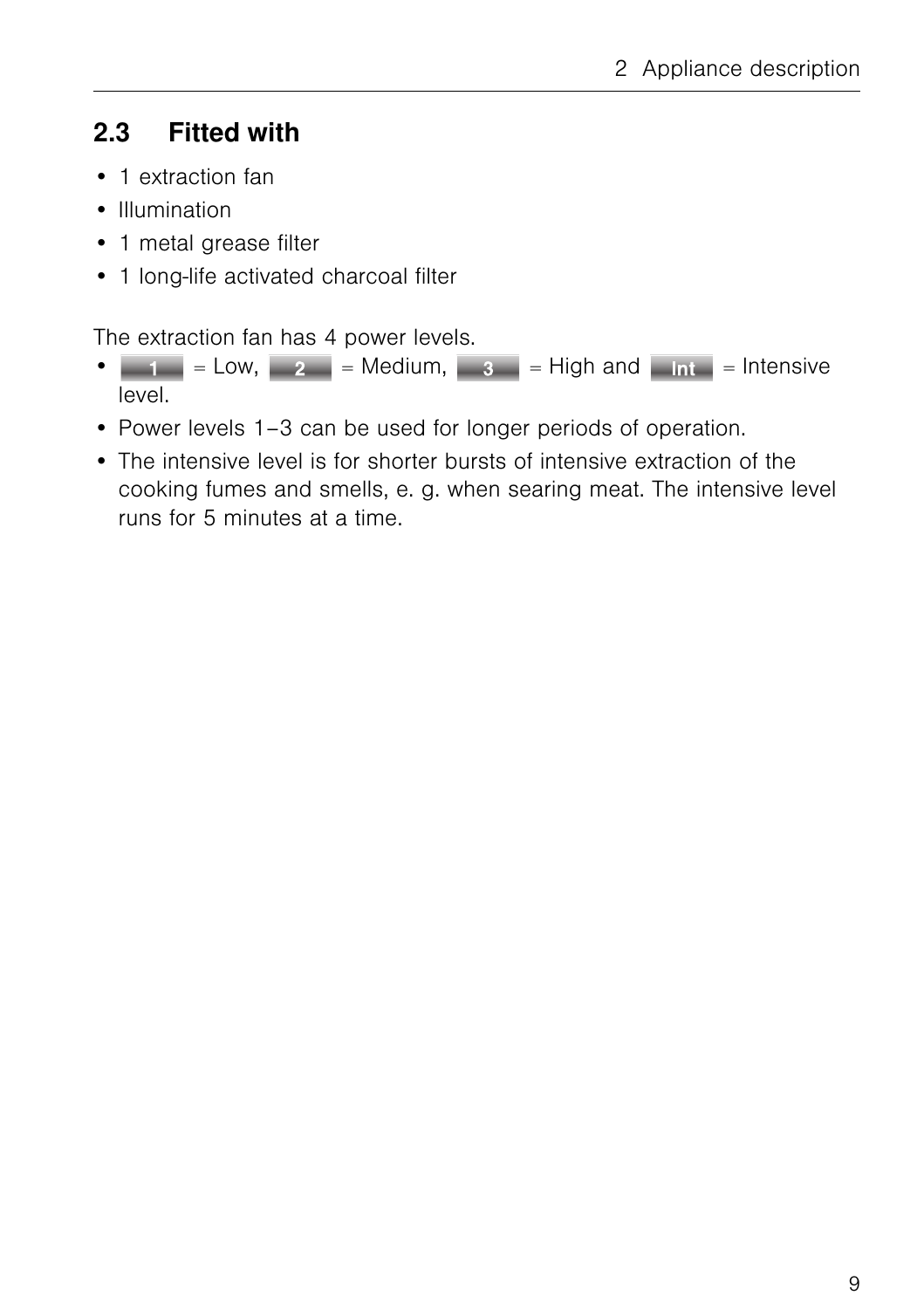## <span id="page-9-2"></span><span id="page-9-0"></span>**2.4 Construction**



- <span id="page-9-7"></span><span id="page-9-3"></span>Operating and display elements
- <span id="page-9-1"></span>Long-life activated charcoal filter (for recirculating air only)
- <span id="page-9-5"></span>Halogen light
- <span id="page-9-6"></span>Metal grease filter
- <span id="page-9-4"></span>Glass panel, fold-away (only Mistral)
- Air recirculation (for recirculating air only)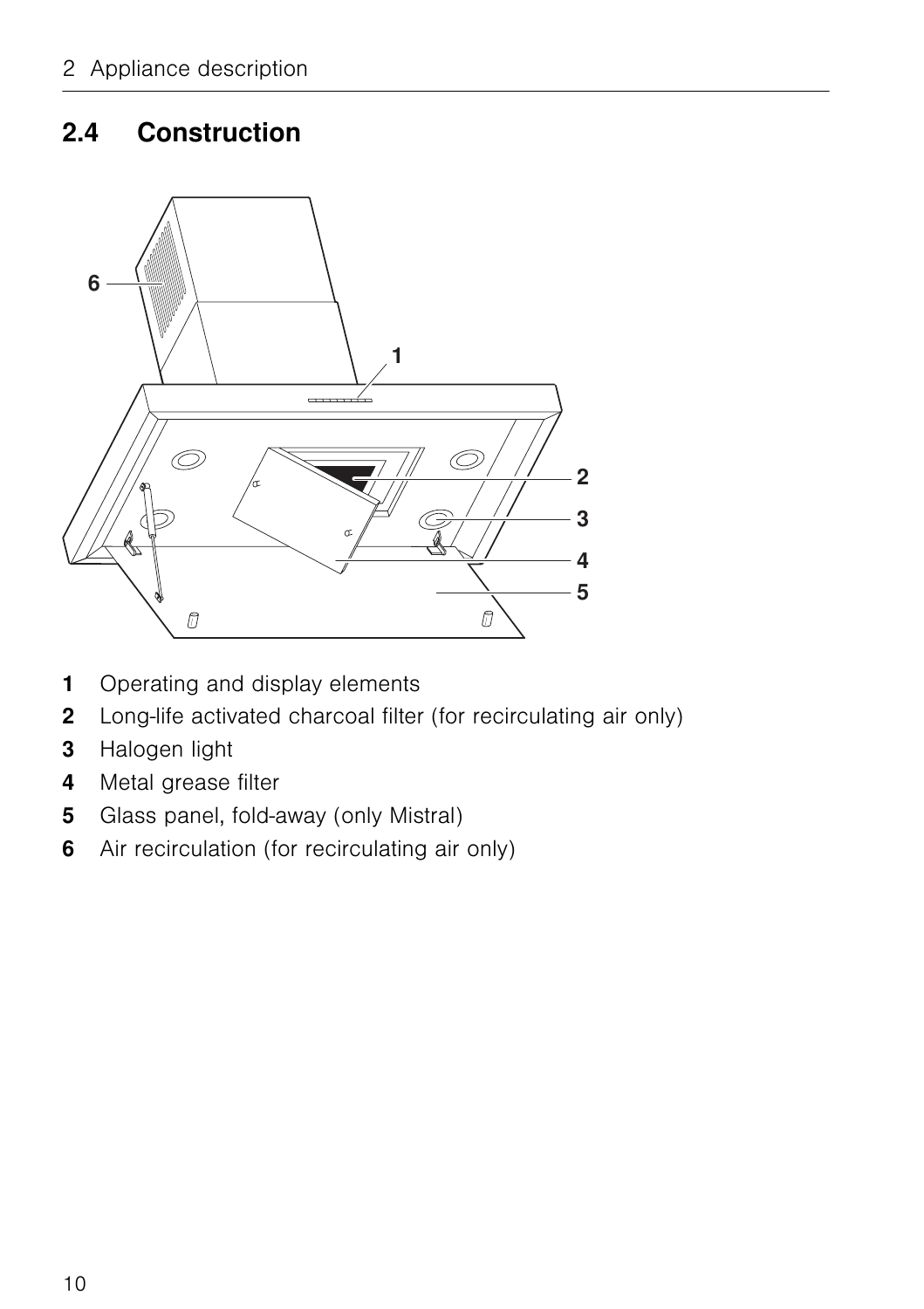## <span id="page-10-2"></span><span id="page-10-1"></span><span id="page-10-0"></span>**2.5 Operating and display elements**





 $\angle$  Depending on the model and design, the specification of the  $\pm \sqrt{2}$  appliance may differ from the standard specification described herein.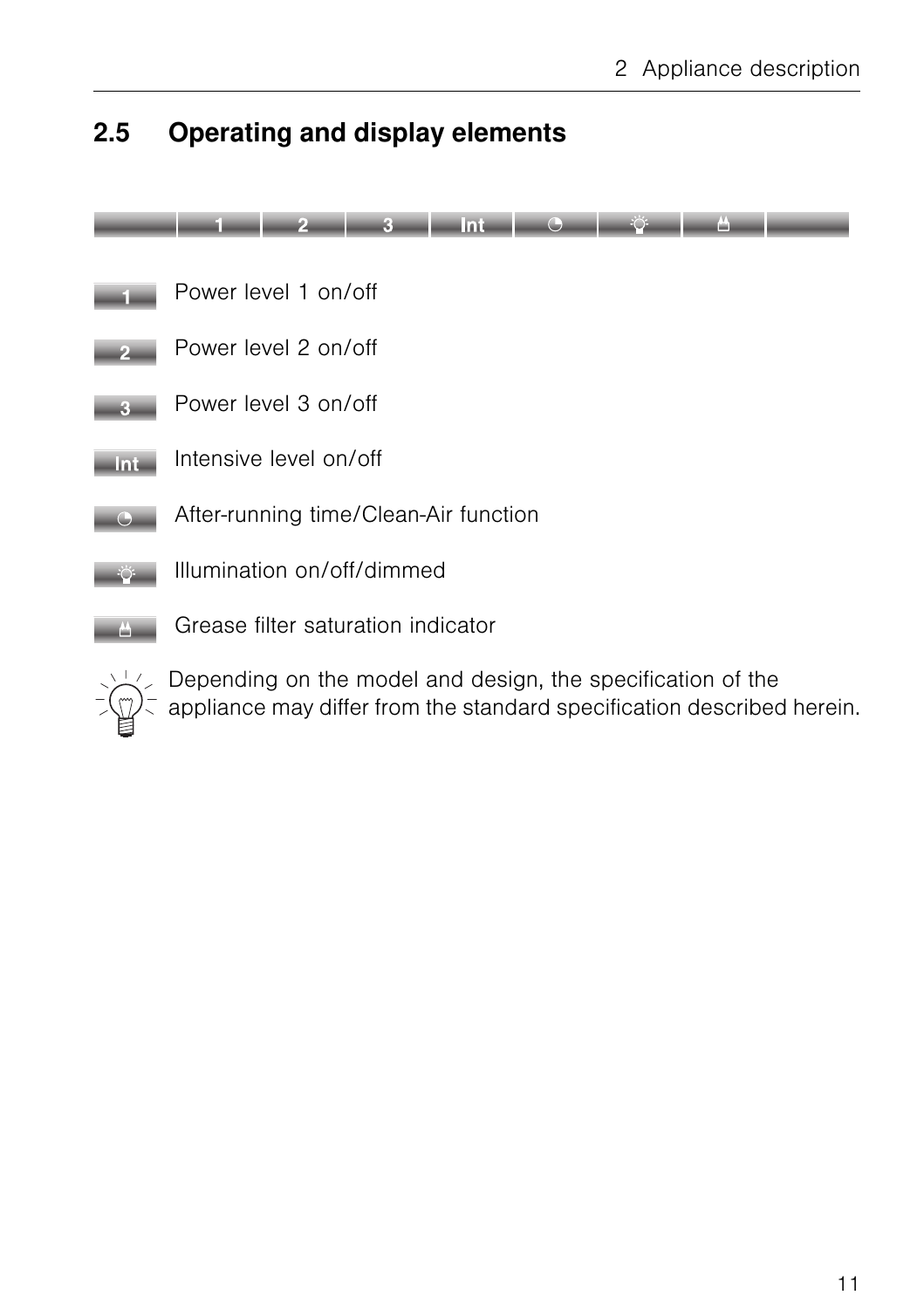# <span id="page-11-7"></span><span id="page-11-0"></span>**3 Use**

## <span id="page-11-6"></span><span id="page-11-1"></span>**3.1 Switching on**

- $\triangleright$  Press the  $\vert$  1  $\vert$  2  $\vert$  3 or button to switch the appliance on.
- ➤ Select a different power level by pressing the corresponding button.
	- The indicator light shows which power level is currently being used  $\begin{array}{|c|c|c|c|c|c|c|c|c|} \hline & 1 & / & 2 & / & 3 & \text{or} & \text{Int} \ \hline \end{array}$



 $\sqrt{2}$ . We recommend switching the appliance on several minutes before  $\bar{\zeta}$  cooking and allowing it to run for at least another 5 minutes after you have finished cooking. Use a low power level for normal cooking smells and a higher power level for very strong cooking fumes and smells.

## <span id="page-11-5"></span><span id="page-11-2"></span>**3.2 Switching off**

To switch the appliance off, press the power level currently being used again.

## <span id="page-11-4"></span><span id="page-11-3"></span>**3.3 After-running time**

- $\triangleright$  Press the  $\Box$   $\odot$  button to activate the after-running time.
	- $-$  The  $\circ$  button illuminates.
- After running for 5 seconds at level 3 and then level 2, the appliance runs for 15 minutes at level 1 and then switches off.

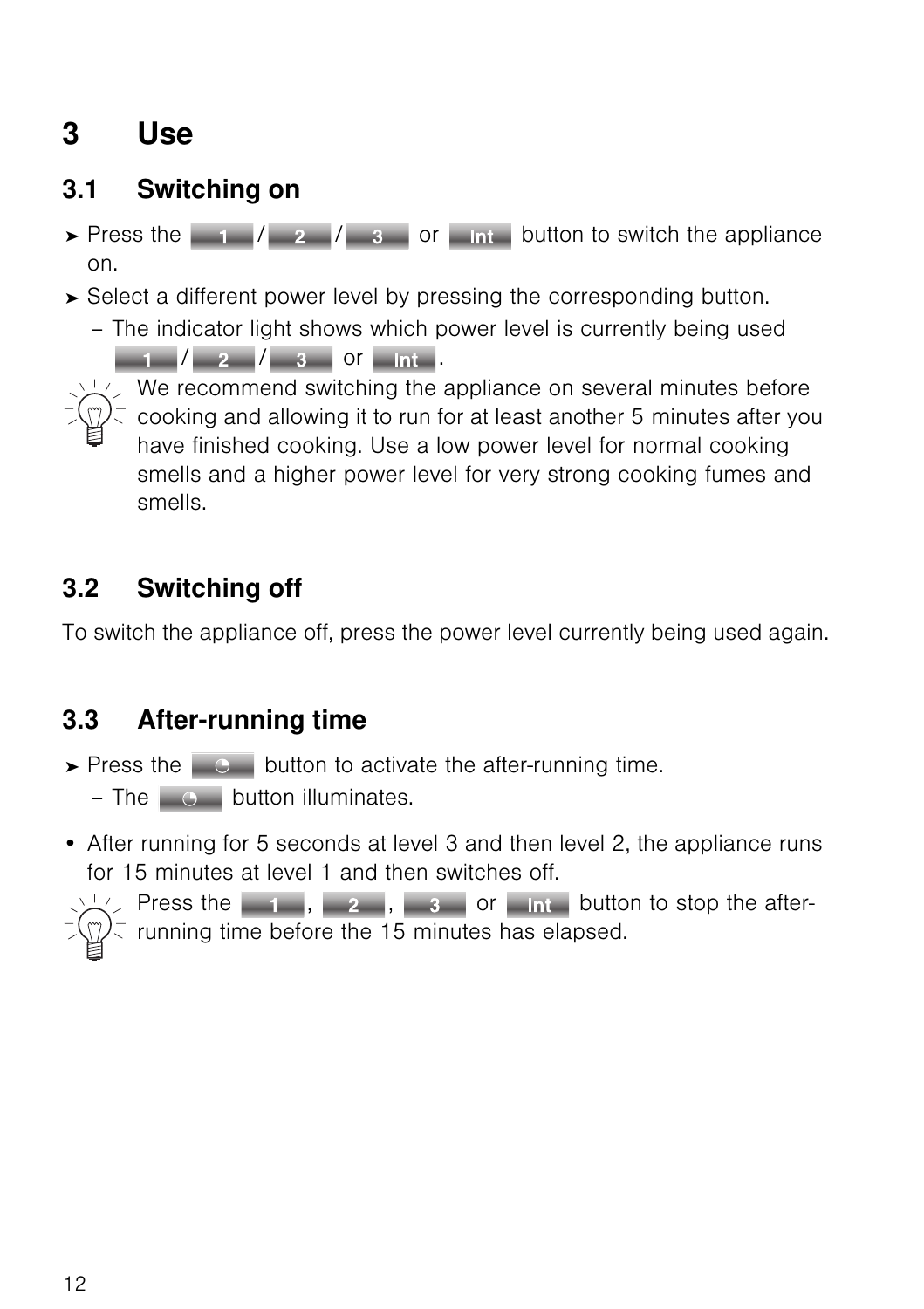## <span id="page-12-2"></span><span id="page-12-0"></span>**3.4 Clean-Air function**

### **Activating the Clean-Air function**

- $\triangleright$  Hold the  $\triangleright$   $\circ$  button depressed for 5 seconds.
	- $-$  The  $\overline{a}$  display flashes.
	- The Clean-Air function remains activated until it is manually deactivated.

Power level **1 runs for 15 minutes every hour.** 

When in use, ensure there is a sufficient supply of fresh air to replace the air that is being extracted.

The appliance can be used as normal when the Clean-Air function is activated. When the power level is switched off the appliance reverts to the Clean-Air mode.

### **Deactivating the Clean-Air function**

- $\triangleright$  Hold the  $\triangleright$   $\circ$  button depressed for 5 seconds.
	- $-$  The  $\blacksquare$  display goes out.

# <span id="page-12-3"></span><span id="page-12-1"></span>**3.5 Intensive level**

The intensive level can be selected when the appliance is switched on or off.

- $\triangleright$  Press the  $\blacksquare$  and button to switch on the intensive level for 5 minutes.
	- $-$  The  $\Box$  button illuminates.



 $\swarrow$  After 5 minutes the appliance switches back to level 3.

Press the  $\begin{array}{|c|c|c|c|c|c|}\n\hline\n1 & 2 & 3 & \text{or} & \text{Int} & \text{button to stop the}\n\hline\n\end{array}$ intensive level before the 5 minutes has elapsed.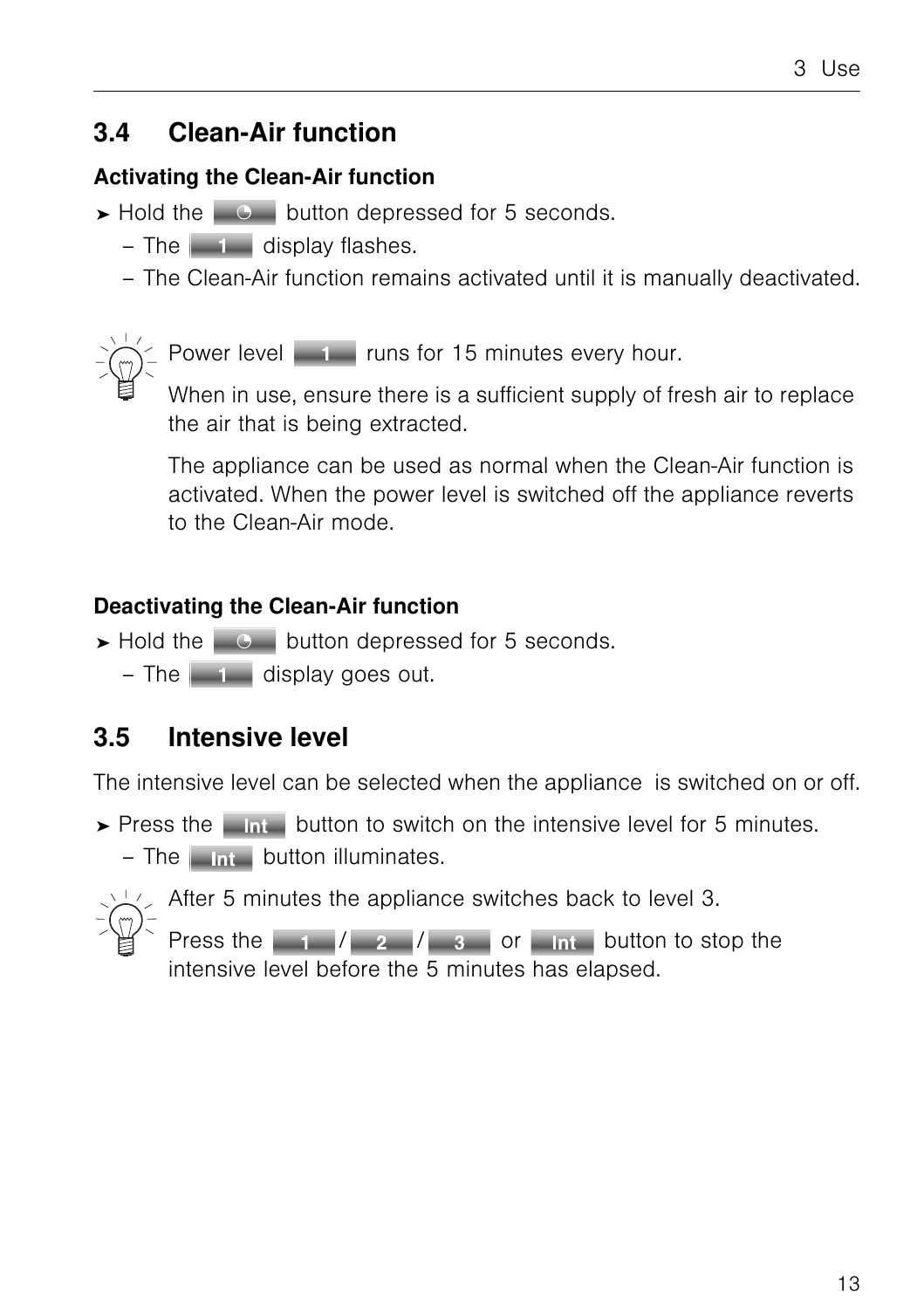## <span id="page-13-0"></span>**3.6 Illumination**

- <span id="page-13-3"></span>► Press the  $\frac{1}{2}$  button to switch the illumination on or off.
- <span id="page-13-4"></span>► Hold the  $\frac{1}{2}$  button depressed to dim the light.



## <span id="page-13-6"></span><span id="page-13-5"></span><span id="page-13-2"></span><span id="page-13-1"></span>**3.7 Saturation indicator for the grease filter**

The  $\Box$  display illuminates after 15 operating hours or at the latest 14 days after first being put into operation. The saturation level is reached. The grease filter must be cleaned.

► After cleaning, hold the **button depressed for at least 5 seconds.** – The display goes out.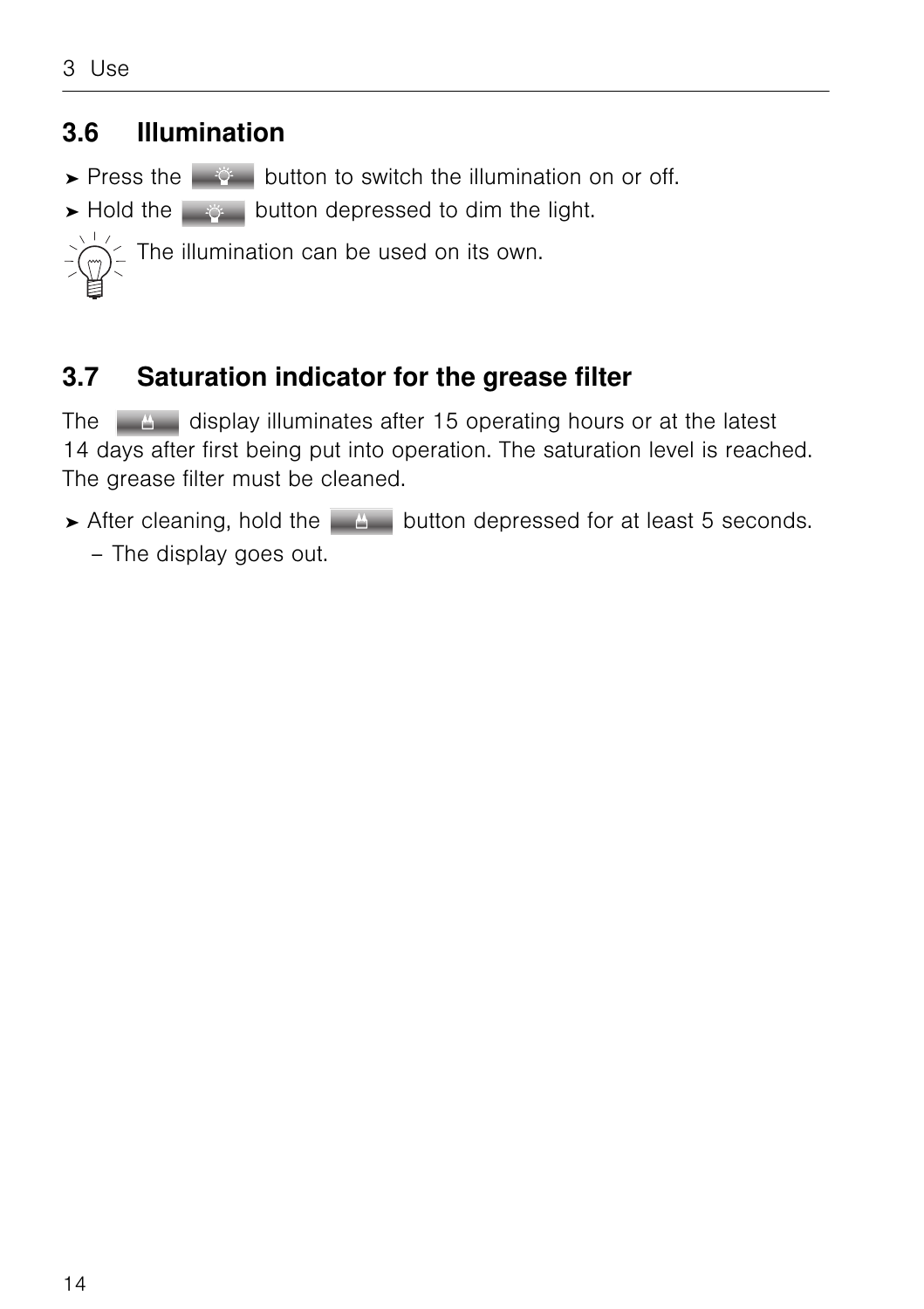# <span id="page-14-2"></span><span id="page-14-0"></span>**4 Care and maintenance**

## <span id="page-14-1"></span>**4.1 Cleaning the housing**



<span id="page-14-5"></span><span id="page-14-4"></span><span id="page-14-3"></span>**Take care that no water gets into the housing! If water gets into the housing, it can cause damage.**

**Do not use abrasive cleaners, scouring pads, steel wool etc. to clean the appliance as they can damage the surface.**

**Remove screw fuse for appliance or switch off circuit breaker.**

#### **Cleaning the outside/inside**

➤ Clean the outside using a slightly damp cloth – and detergent if necessary – and wipe dry.

Grease and condensate water can build up around the grease filter on the inside.

➤ Clean using a slightly damp cloth – and detergent if necessary – and wipe dry.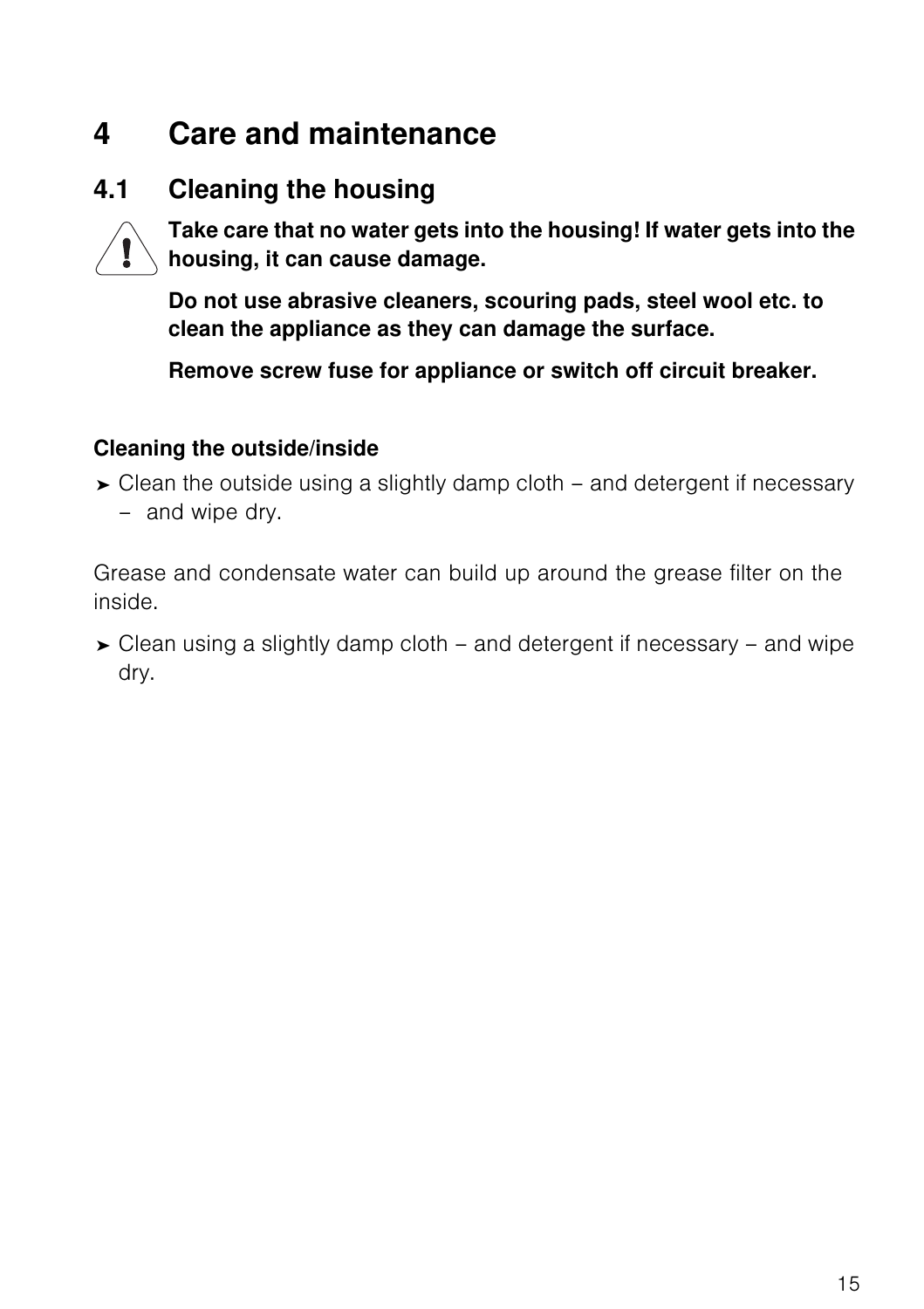## <span id="page-15-0"></span>**4.2 Cleaning the grease filter**



#### <span id="page-15-1"></span>**The accumulation of grease in the grease filter can present an increased fire hazard.**

The grease filter should be cleaned weekly with normal use, or once every two weeks at a minimum. If properly cared for, a grease filter should provide unlimited years of service.

#### **Mistral**

➤ Carefully fold down the glass panel.

#### **Mistral and DW-B/DI-B**

- ➤ Pull down and remove the grease filter **1**.
	- $\leq$  For washing in a dishwasher, select
		- an «intensive» or «heavy» wash with a warm pre-wash. Cleaning may cause the grease filter to become discoloured. However, this will not affect the functioning of the filter in any way.



➤ After cleaning, reinstall the grease filter **1**.

#### **Mistral**

➤ Carefully fold the glass panel up again.

#### **Mistral and DW-B/DI-B**

- ► After cleaning, hold the  $\Box$  button depressed for at least 5 seconds.
	- The display goes out.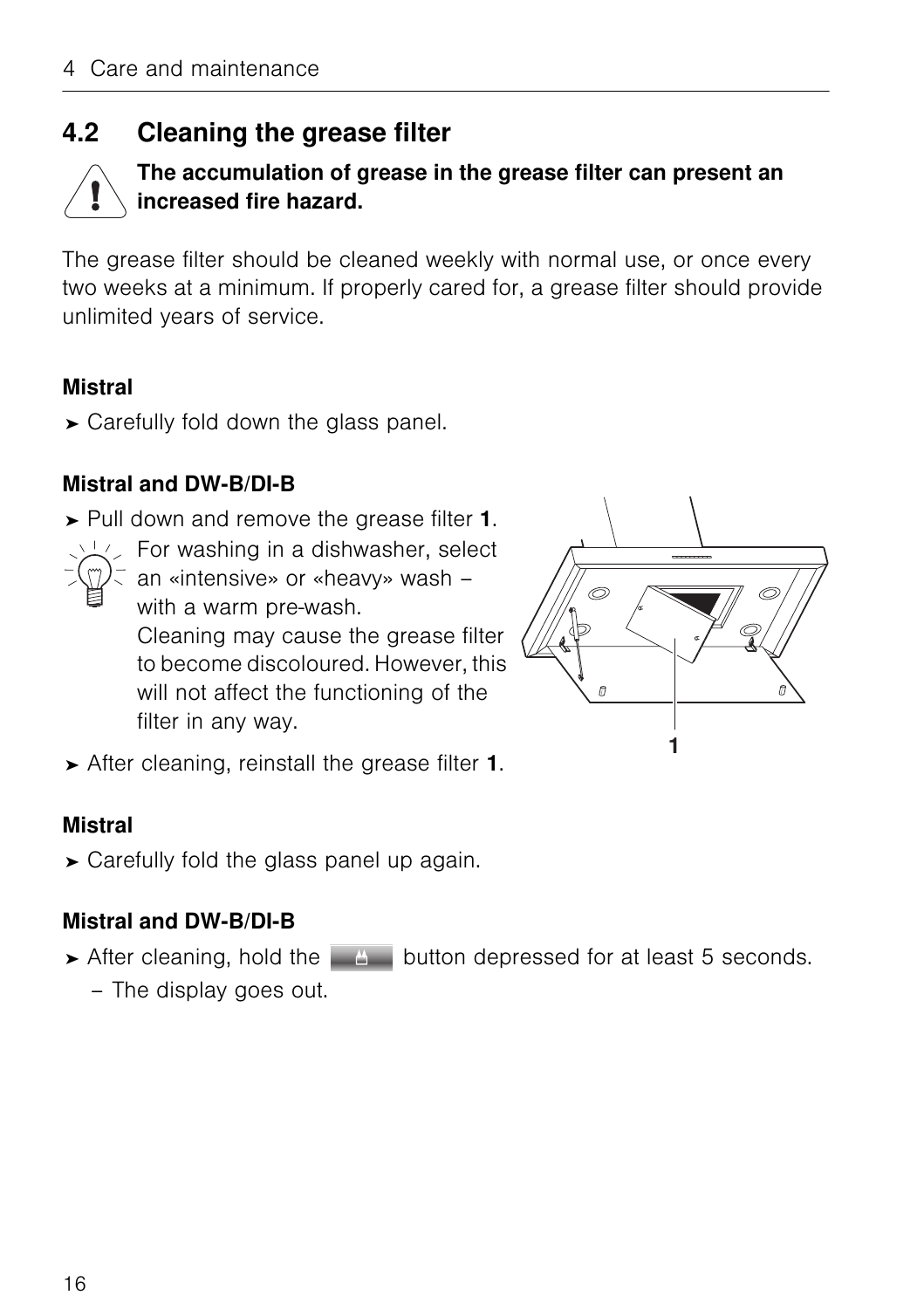### <span id="page-16-2"></span><span id="page-16-0"></span>**4.3 Cleaning and replacing the long-life activated charcoal filter**



<span id="page-16-3"></span><span id="page-16-1"></span>Long-life activated charcoal filters are only used in the recirculation model.

The long-life activated charcoal filter can be cleaned and reactivated. The long-life activated charcoal filter should be changed ever month with normal use or whenever the  $\Box$  indicator illuminates. The filter can be cleaned in a dishwasher at 65 °C (select an «intensive» or «heavy soil» wash programme). Wash the filter separately so that it does not become clogged with food particles. If it is not possible to wash the filter in a dishwasher, soak the filter in 60 °C water and detergent for one hour. Then rinse well. To reactivate the activated charcoal, dry the filter without the frame in the oven.

 $\triangleright$  Select top and bottom heat or hot air and set the temperature to 100 °C. Place the filter on a wire shelf and allow to dry for 60 minutes.

 $\sqrt{2}$  The long-life activated charcoal filter needs to be replaced after about

- 3 years as its ability to absorb odours declines. The spent long-life activated charcoal filter can be disposed of in the household waste.
- ➤ Remove and clean the grease filter.
- ➤ Remove the long-life activated charcoal filter **1** from the bottom.
- ➤ Remove, clean, reactivate and replace the filter **2** back into the frame **3**. Take care not to damage the filter. If necessary, replace the used long-life activated charcoal filter by a new one.
- ➤ Replace the long-life activated charcoal filter **1**.
- ➤ Replace the grease filter.
- $\triangleright$  After cleaning, hold the  $\Box$  button depressed for at least 5 seconds.
	- The display goes out.

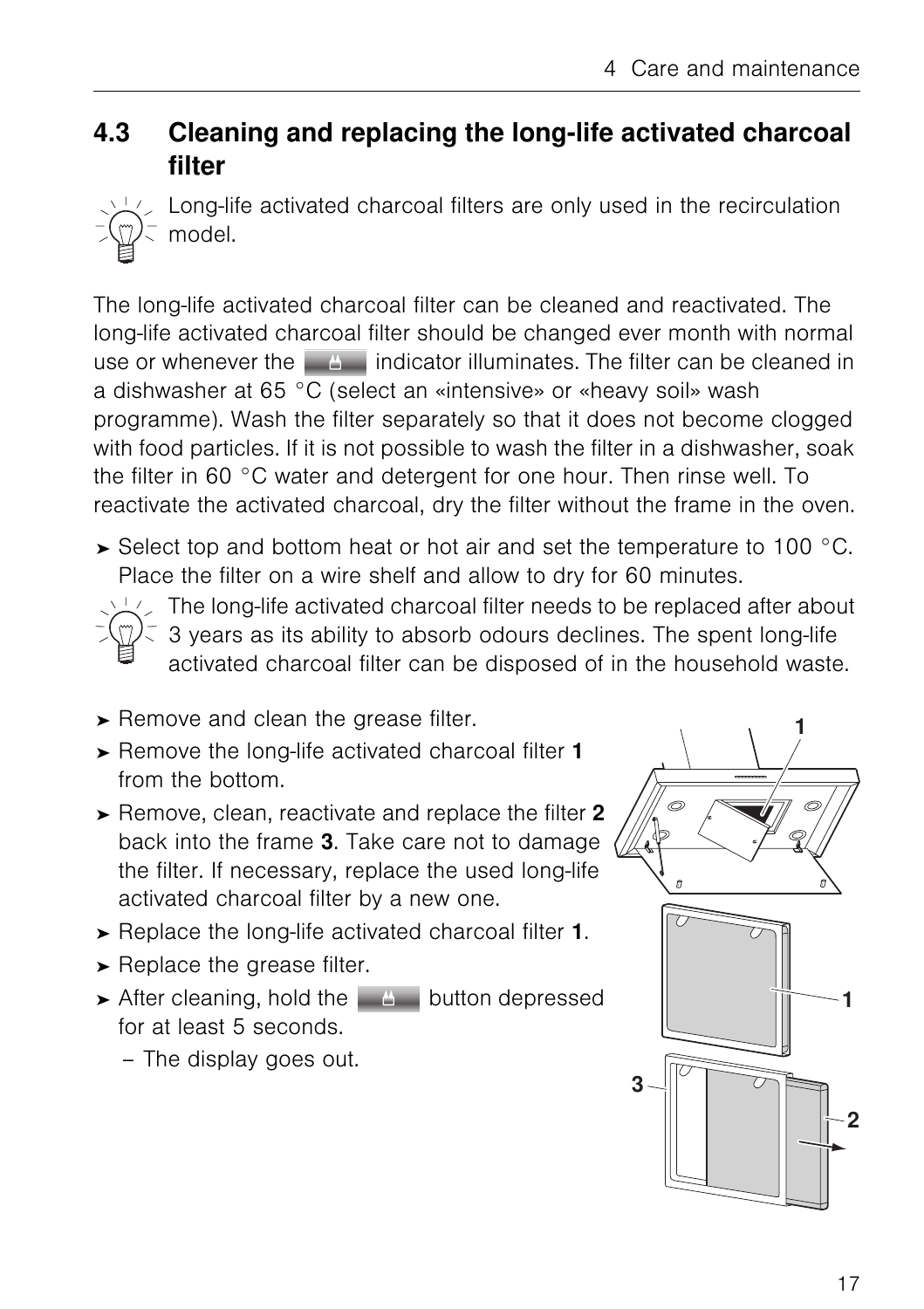## <span id="page-17-0"></span>**4.4 Replacing the halogen light**



<span id="page-17-1"></span>**Remove screw fuse for appliance or switch off circuit breaker. Halogen lights get hot during operation! Allow to cool down first.**

#### **Mistral**

➤ Carefully fold down the glass panel.

#### **Mistral and DW-B/DI-B**

- ➤ Using a small screw driver, carefully remove the ring.
- ➤ Replace the defective halogen light with a bulb of the same type (max. 20 watts).



- $\sqrt{2}$  Avoid touching the new halogen light
	- with bare hands. Use a soft, dry and grease-free cloth.
- $\triangleright$  Clean the ring and the glass.
- ➤ Fit the ring and the glass back into the openings.

#### **Mistral**

➤ Carefully fold the glass panel up again.

#### **Mistral and DW-B/DI-B**

➤ Put back screw fuse or switch on circuit breaker again.

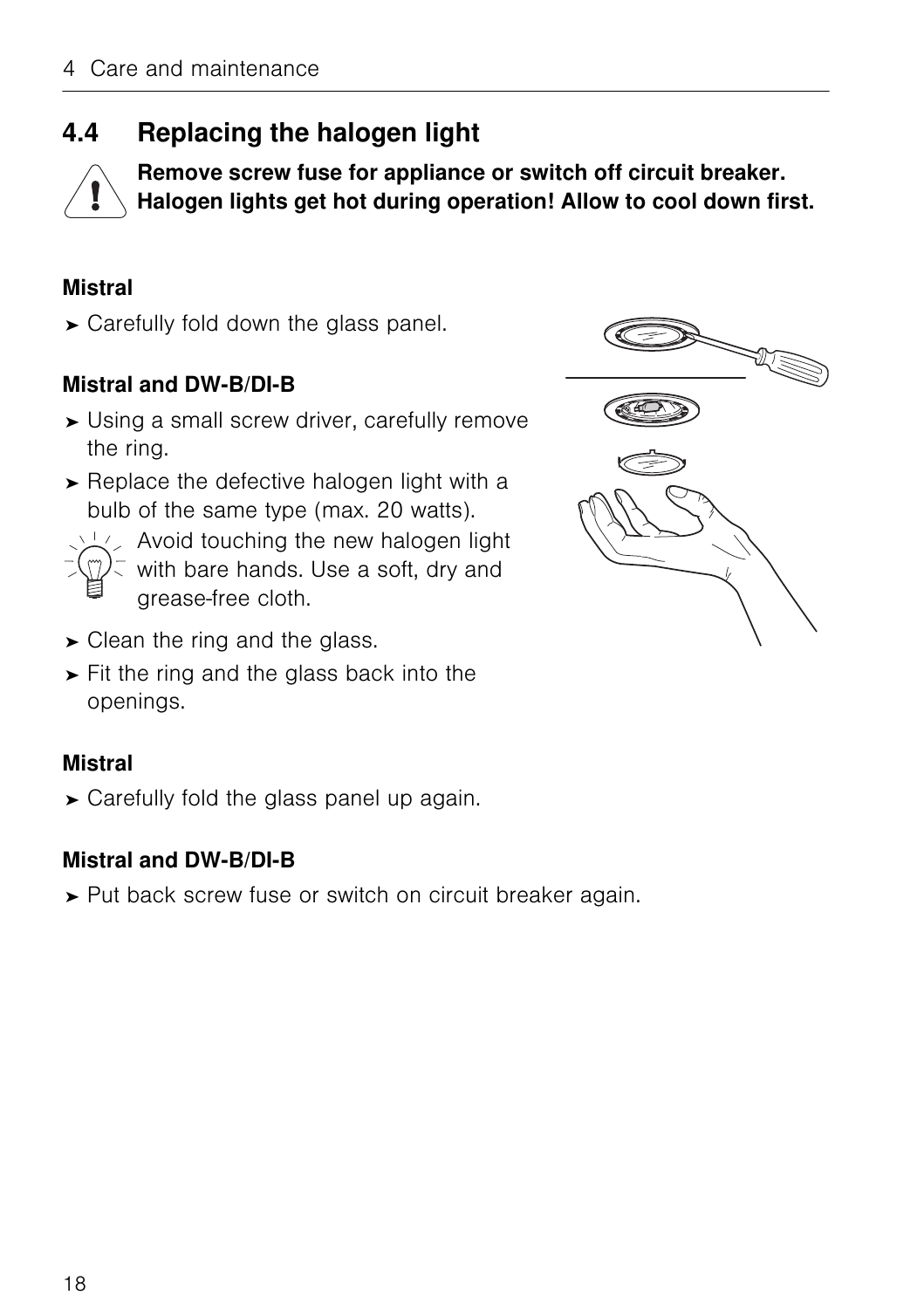# <span id="page-18-2"></span><span id="page-18-0"></span>**5 Trouble-shooting**

### <span id="page-18-1"></span>**5.1 What to do if …**

#### **… the illumination is not working**

| Possible cause                                                                      | <b>Solution</b>                                                            |  |  |  |  |  |
|-------------------------------------------------------------------------------------|----------------------------------------------------------------------------|--|--|--|--|--|
| • Fuse or circuit breaker for<br>electrical installations in<br>the home is faulty. | $\blacktriangleright$ Replace the fuse.<br>Reset the circuit breaker.      |  |  |  |  |  |
| • Interruption in the power<br>supply.                                              | $\triangleright$ Check the power supply.                                   |  |  |  |  |  |
|                                                                                     | • The halogen light is faulty. $\triangleright$ Replace the halogen light. |  |  |  |  |  |

#### **… the appliance is not extracting enough air**

| Possible cause                                                              | <b>Solution</b>                           |  |  |  |  |  |  |
|-----------------------------------------------------------------------------|-------------------------------------------|--|--|--|--|--|--|
| • Grease filter is dirty.                                                   | $\triangleright$ Clean the grease filter. |  |  |  |  |  |  |
| • The activated charcoal<br>filter (in the recirculaton<br>model) is spent. | > Change the activated charcoal filter.   |  |  |  |  |  |  |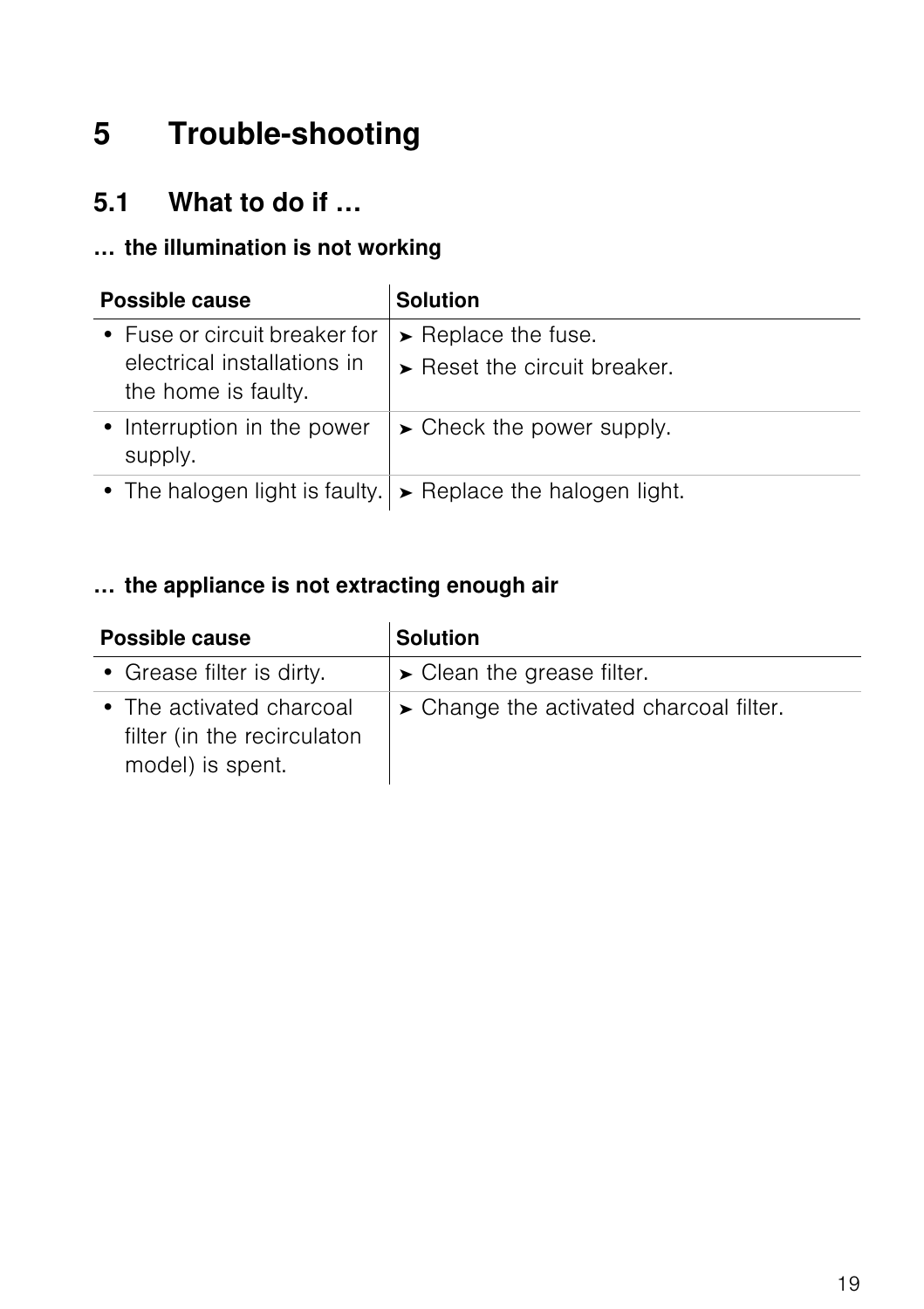### … The **display illuminates**

| Possible cause            | <b>Solution</b>                                                                                   |  |  |  |  |  |  |
|---------------------------|---------------------------------------------------------------------------------------------------|--|--|--|--|--|--|
| • Grease filter is dirty. | $\blacktriangleright$ Clean grease filter.                                                        |  |  |  |  |  |  |
|                           | After cleaning, hold the A button<br>depressed for at least 5 seconds.<br>- The display goes out. |  |  |  |  |  |  |

### ... The **display flashes**

| Possible cause          | <b>Solution</b>                                          |  |  |  |  |  |  |
|-------------------------|----------------------------------------------------------|--|--|--|--|--|--|
| • Clean-Air function is | $\triangleright$ Hold the $\Box$ button depressed for at |  |  |  |  |  |  |
| activated.              | least 5 seconds.                                         |  |  |  |  |  |  |
|                         | - Clean-Air function is deactivated.                     |  |  |  |  |  |  |
|                         | - The display goes out.                                  |  |  |  |  |  |  |
|                         |                                                          |  |  |  |  |  |  |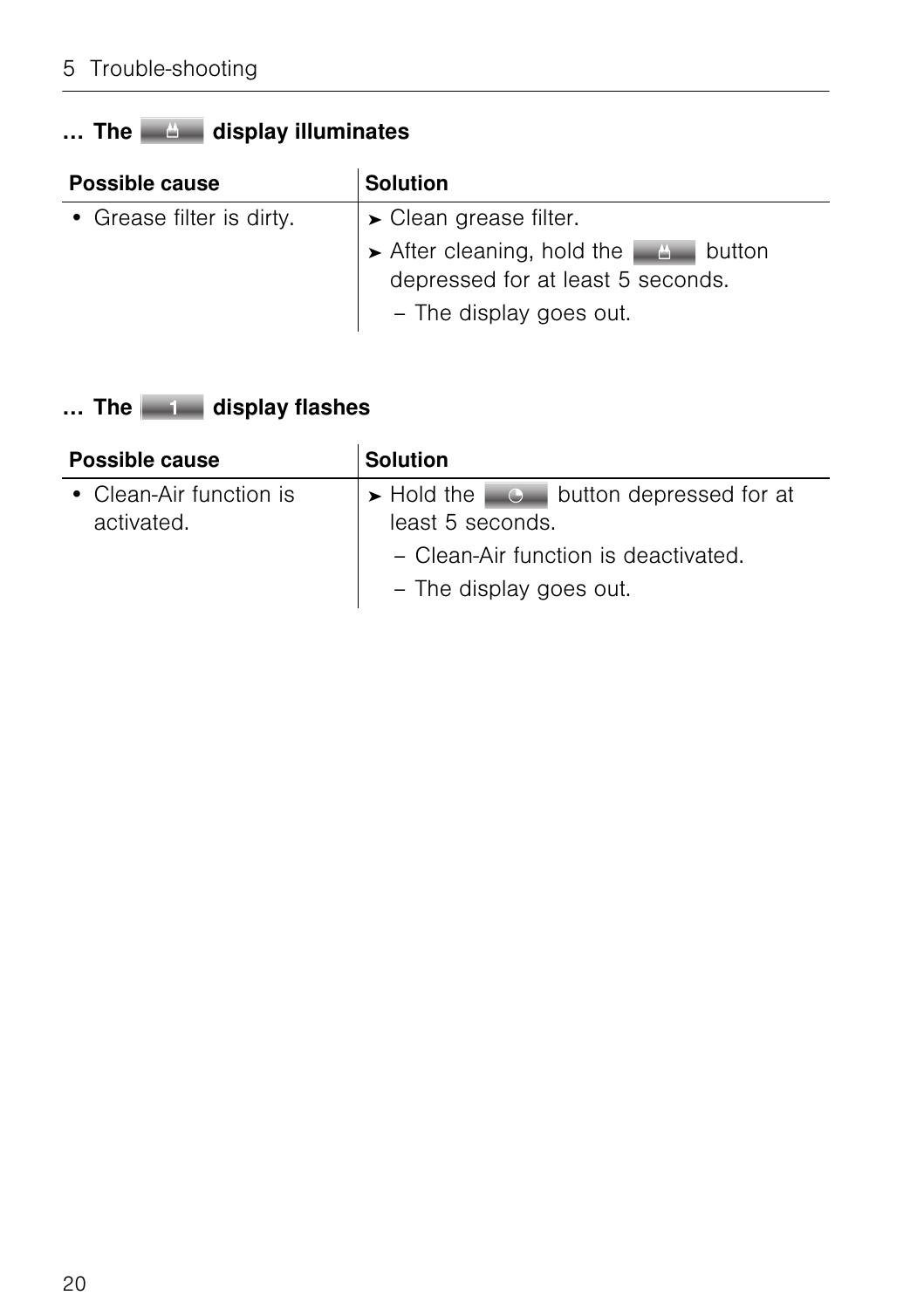# <span id="page-20-1"></span><span id="page-20-0"></span>**6 Accessories and spare parts**

Please give model number and exact description when ordering parts.

Halogen light

Metal grease filter

Long-life activated charcoal filter







<span id="page-20-2"></span>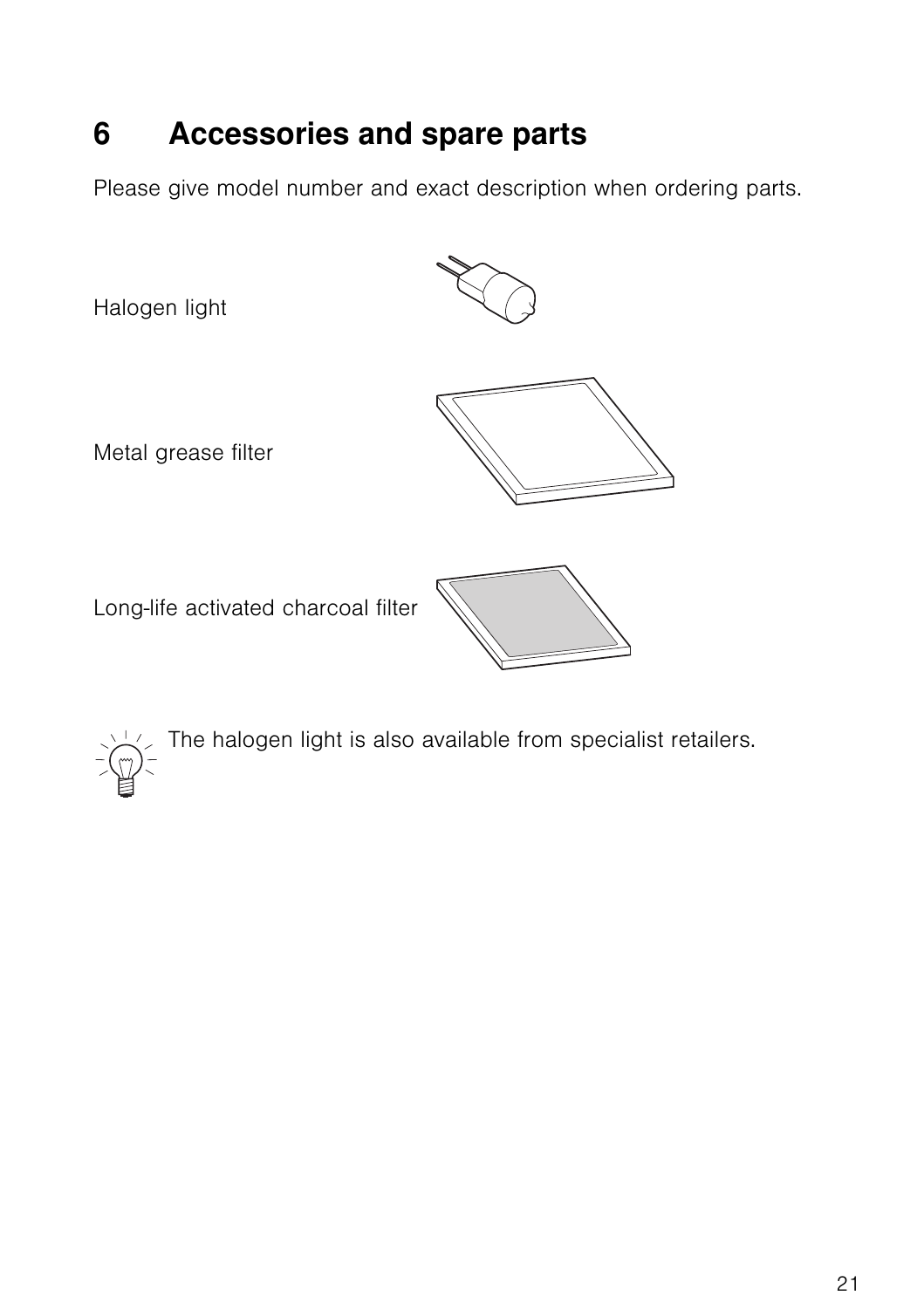# <span id="page-21-3"></span><span id="page-21-0"></span>**7 Technical data**

#### <span id="page-21-1"></span>**Electrical connection**

- <span id="page-21-2"></span>➤ See identification plate.
	- ➤ Remove the grease filter.
		- The identification plate is located on the inside of the appliance.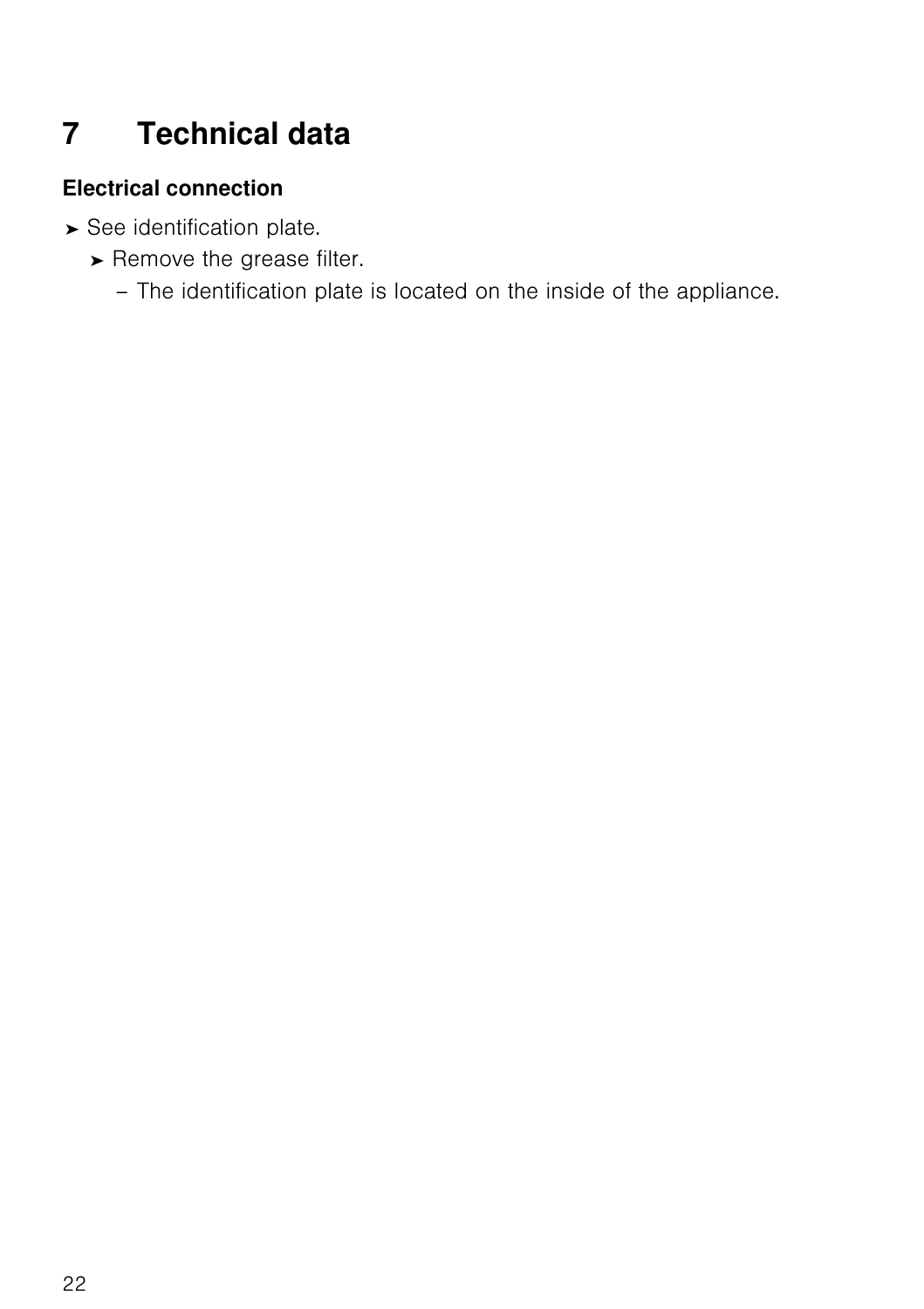# <span id="page-22-0"></span>**8 Disposal**

#### <span id="page-22-3"></span>**Packaging**

• All packaging materials (cardboard, plastic film (PE) and polystyrene (EPS)) are marked and should, if possible, be collected for recycling and disposed of in an environmentally friendly way.

#### <span id="page-22-1"></span>**Disconnection**

• Disconnect the appliance from the mains. With a fixed appliance, this is to be carried out by a qualified electrician!

#### <span id="page-22-4"></span>**Safety**

- Disable the appliance to prevent accidents caused by improper use, especially through children playing.
- Pull the plug out of the mains socket or have the appliance disconnected from the mains by a qualified electrician. Then cut off the mains cable.

#### <span id="page-22-2"></span>**Disposal**

- The old appliance should not be discarded as worthless rubbish. If disposed of correctly, the raw materials can be recovered for recycling.
- The  $\frac{1}{\sqrt{2}}$  symbol on the identification plate warns that the appliance may not be disposed of in normal household waste.
- The appliance must be disposed of in accordance with local regulations on waste disposal. For more information on the handling, disposal and recycling of the product, please contact the local authorities, the local recycling facilities for household waste or the retailer from whom you purchased the appliance.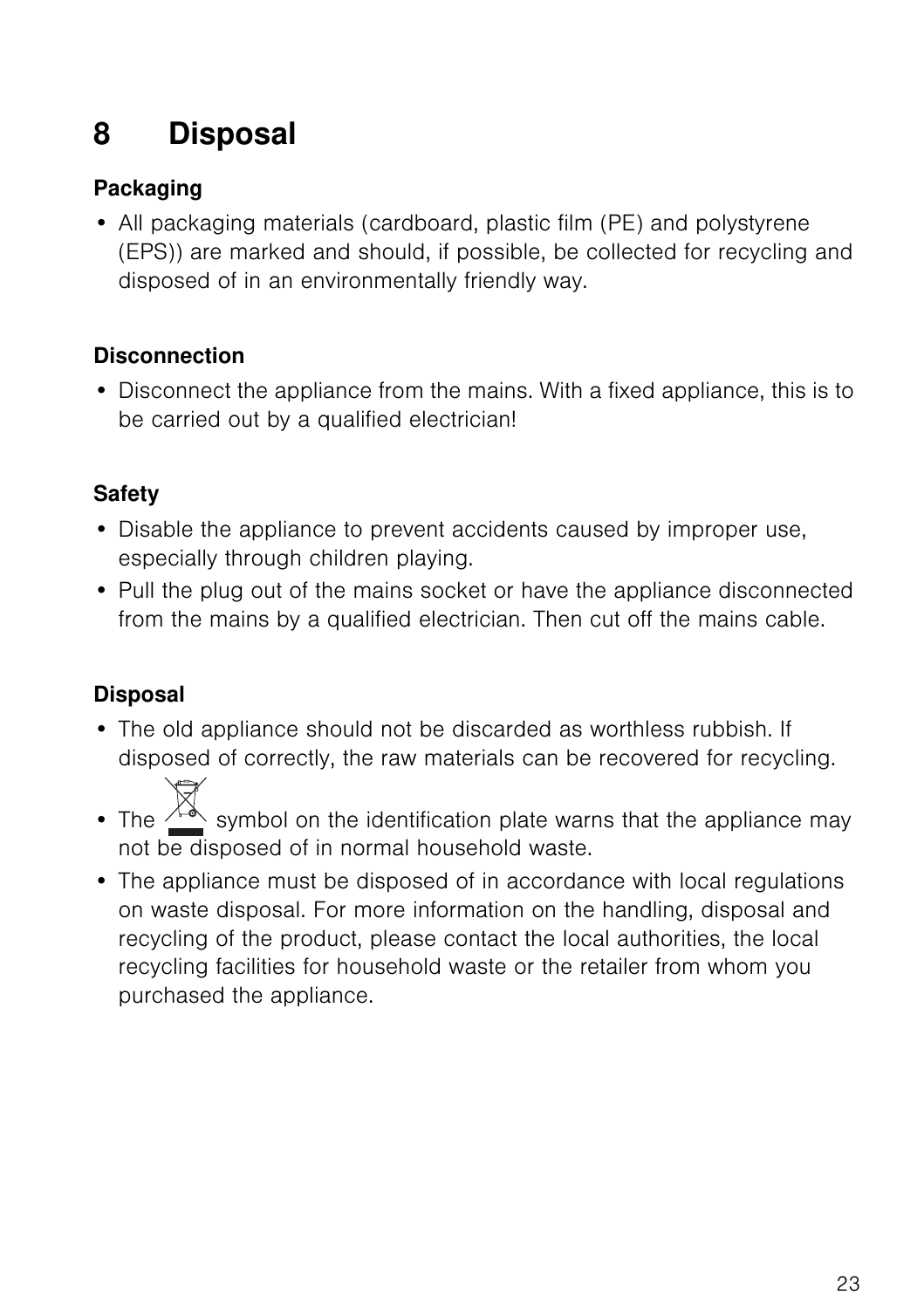# <span id="page-23-0"></span>**9 Notes**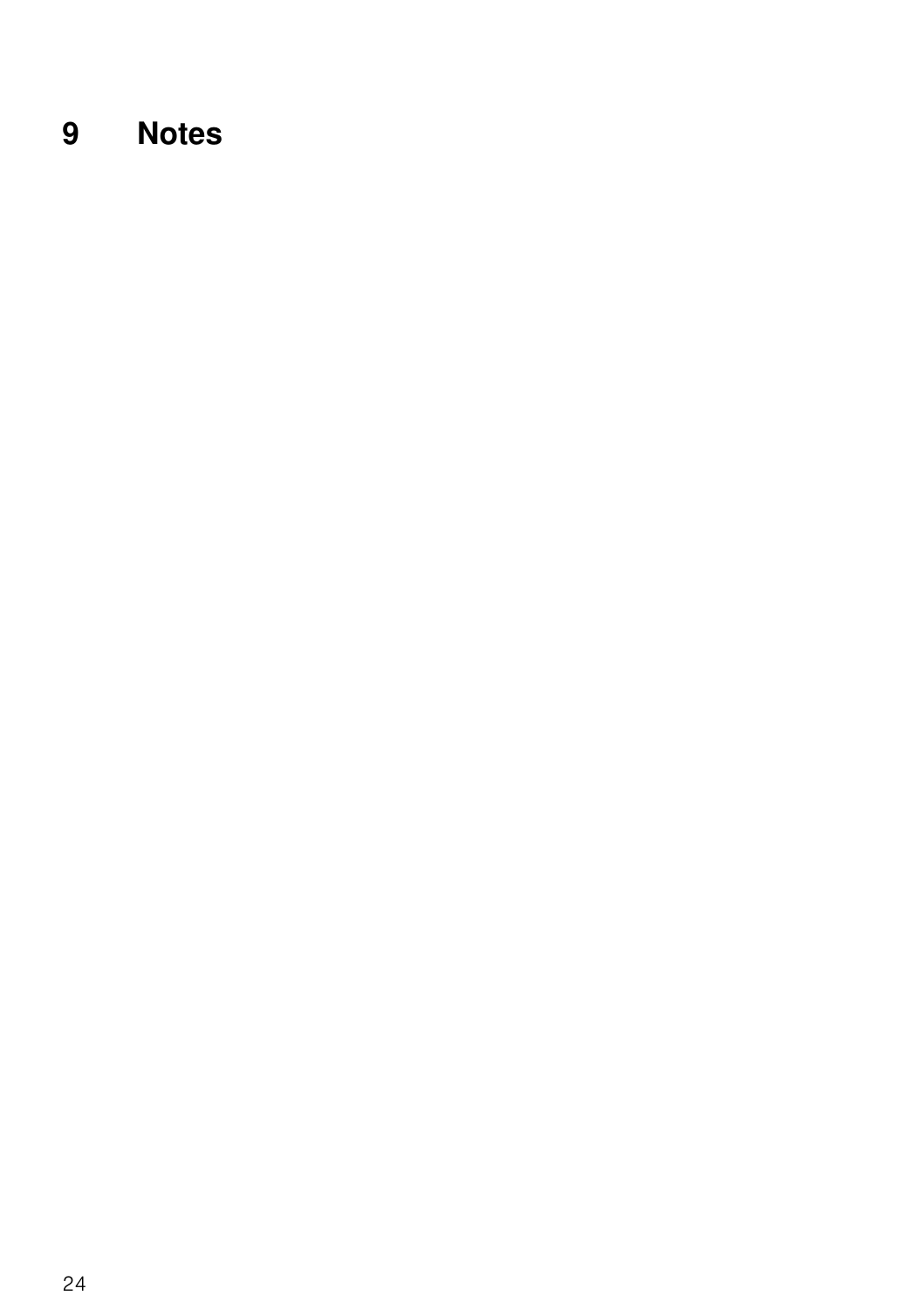# <span id="page-24-0"></span>**10 Index**

## **A**

| Accessories 21<br>Activated charcoal filter 8, 10<br>Long-life 17          |                |
|----------------------------------------------------------------------------|----------------|
| After-running time<br>Appliance description  8                             | 12             |
| C                                                                          |                |
| $Care. \ldots$<br>Children in the home 5<br>Clean-Air function<br>Cleaning | 15<br>13       |
| Inside of housing<br>Outside of housing<br>Construction                    | 15<br>15<br>10 |
| D                                                                          |                |
| Disconnection 23<br>Display elements 10, 11                                | 23             |
| Е<br>Electrical connection 22<br>Extraction model  8                       |                |
| F                                                                          |                |
| G<br>Glass panel<br>Grease filter                                          | 10             |
| Saturation indicator                                                       | 14             |
| н<br>Halogen light<br>Replacing                                            | 10<br>18       |
| ı                                                                          |                |
| Identification plate<br>Illumination<br>Switching on/off                   | 22<br>14       |
| Intensive level                                                            | 13             |
| L<br>Light, dimming                                                        | 14             |

| Long-life activated charcoal filter<br>Cleaning and changing                                                                                                                        | 17<br>17                                                    |
|-------------------------------------------------------------------------------------------------------------------------------------------------------------------------------------|-------------------------------------------------------------|
| М<br>Maintenance<br>Metal grease filter<br>Saturation indicator                                                                                                                     | 15<br>10<br>16<br>14<br>$\overline{c}$                      |
| Ο<br>Operating elements 10, 11                                                                                                                                                      |                                                             |
| P<br>Packaging 23                                                                                                                                                                   |                                                             |
| Q<br>Quick instructions 28                                                                                                                                                          |                                                             |
| R<br>Recirculation mode 8<br>Repair service 27                                                                                                                                      |                                                             |
| S<br>Safety<br>Safety precautions<br>Before using for the first time<br>Children in the home<br>Correct use<br>Note on use<br>Saturation indicator<br>Switching off<br>Switching on | 23<br>$\overline{4}$<br>5<br>5<br>6<br>14<br>21<br>12<br>12 |
| т<br>Technical data 22<br>Trouble-shooting 19                                                                                                                                       |                                                             |
|                                                                                                                                                                                     |                                                             |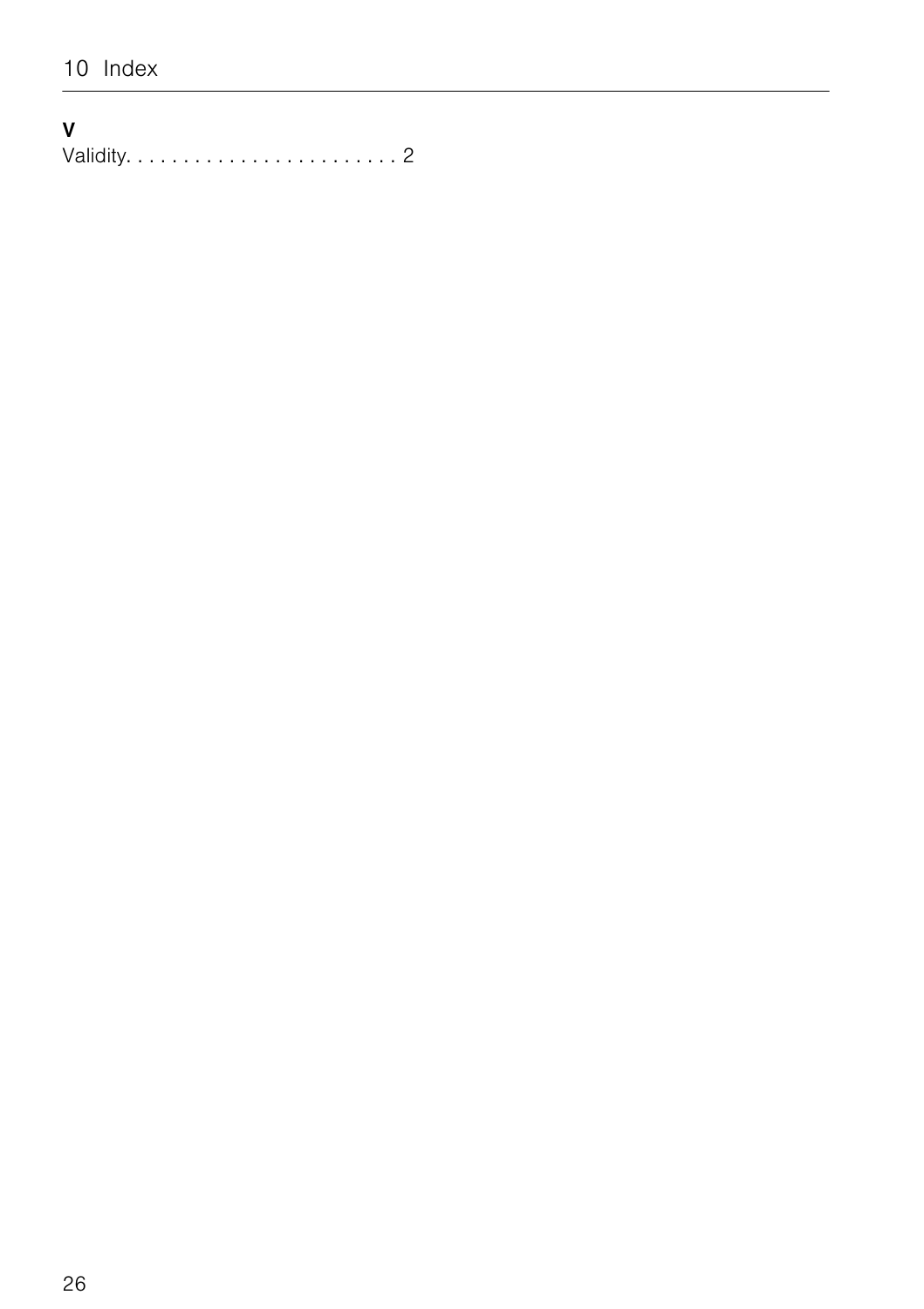# <span id="page-26-0"></span>**11 Repair service**



<span id="page-26-1"></span>The TROUBLE-SHOOTING section will help you to carry out small repairs yourself, saving you the time and trouble of calling out a service technician and the cost that goes along with it.

Whether you contact us about a malfunction or an order, please always state the serial number (FN) and the model type of your appliance. Enter these details below and also on the service sticker which comes with the appliance. Stick it in a conspicuous place or in your telephone or address book.

FN Appliance

You will also find the same details on the certificate of guarantee, the original sales invoice and the identification plate of the appliance.

- ➤ Remove metal grease filter.
	- The identification plate is located on the inside of the appliance.